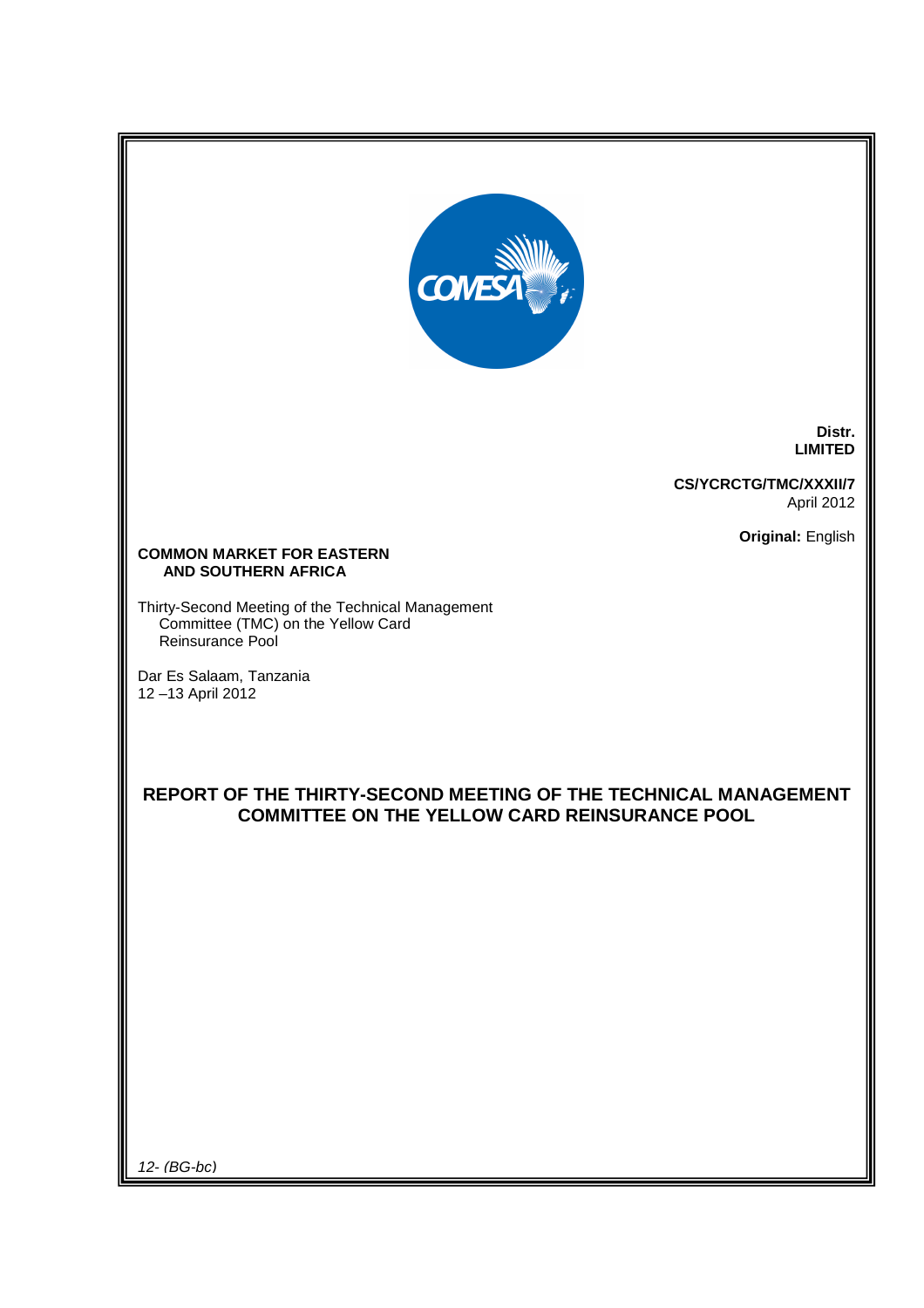# **A. INTRODUCTION**

1. The Thirty-Second Meeting of the Technical Management Committee (TMC) of the Yellow Card Reinsurance Pool was held from  $12<sup>th</sup>$  to  $13<sup>th</sup>$  April 2012, in Dar Es Salaam, Tanzania at Dar Es Salaam International Conference Centre.

# **B. ATTENDANCE, OPENING OF THE MEETING, ADOPTION OF THE AGENDA AND ORGANISATION OF WORK**

# **Attendance**

2. Members of the Technical Management Committee (TMC) from the National Bureaux of DR Congo, Ethiopia, Kenya, Rwanda, Tanzania and Zambia attended the Meeting. The Pool Manager: PTA Reinsurance Company (ZEP-Re) and the COMESA Secretariat also attended the meeting as ex-officio members while the National Bureaux of Djibouti and Zimbabwe attended as observers. The list of participants is attached to this report as Annex I.

### **Opening of the Meeting (Agenda item 1)**

3. The Chairperson of the Council of Bureaux on the Yellow Card Scheme, Mr. Charles Etemesi, Manager Local Business Division of Kenya Reinsurance Corporation (Kenya-re) welcomed the members of the TMC to the Thirty-Second Meeting of the Technical Management Committee. He then called upon the Guest of Honour to give the opening statement.

4. Mrs. Margaret Ikongo, Advisor to the Commissioner of Insurance, representing the Tanzania Insurance Regulatory Authority (TIRA), welcomed the TMC members and wished them a pleasant stay in Dare Es Salaam. She recalled the efforts made to introduce the Yellow Card Scheme in 1987 and highlighted the achievements made during the years and stated that it was a cause for celebration of the Silver Anniversary. She acknowledged the challenges of forged Cards in the operations of the Scheme in the country and urged the TMC to deliberate on the issues and come up with recommendations. She finally wished the TMC meeting fruitful deliberations.

5. Earlier, Mr Berhane Giday, Chief Programme Officer at COMESA Secretariat, joined the Guest of Honour, in welcoming members to the 32<sup>nd</sup> Meeting of the TMC, on behalf of the COMESA Secretariat. He thanked the Advisor to the Commissioner of Insurance for finding time from her busy schedule to come and open the TMC meeting. He also thanked the National Bureau of Tanzania, National Insurance Corporation (NIC) for hosting the TMC meeting and for the facilities put at the disposal of the meeting. He requested the TMC to deliberate upon the agenda items tabled before it and make recommendations to the Council of Bureaux with a view to improving the efficiency of the scheme.

6. The meeting observed a minute of silence in remembrance of the former President of Malawi, Dr Bingu Wa Mutharika, who was the Chairperson of the COMESA Authorities and a former Secretary General of the COMESA Secretariat.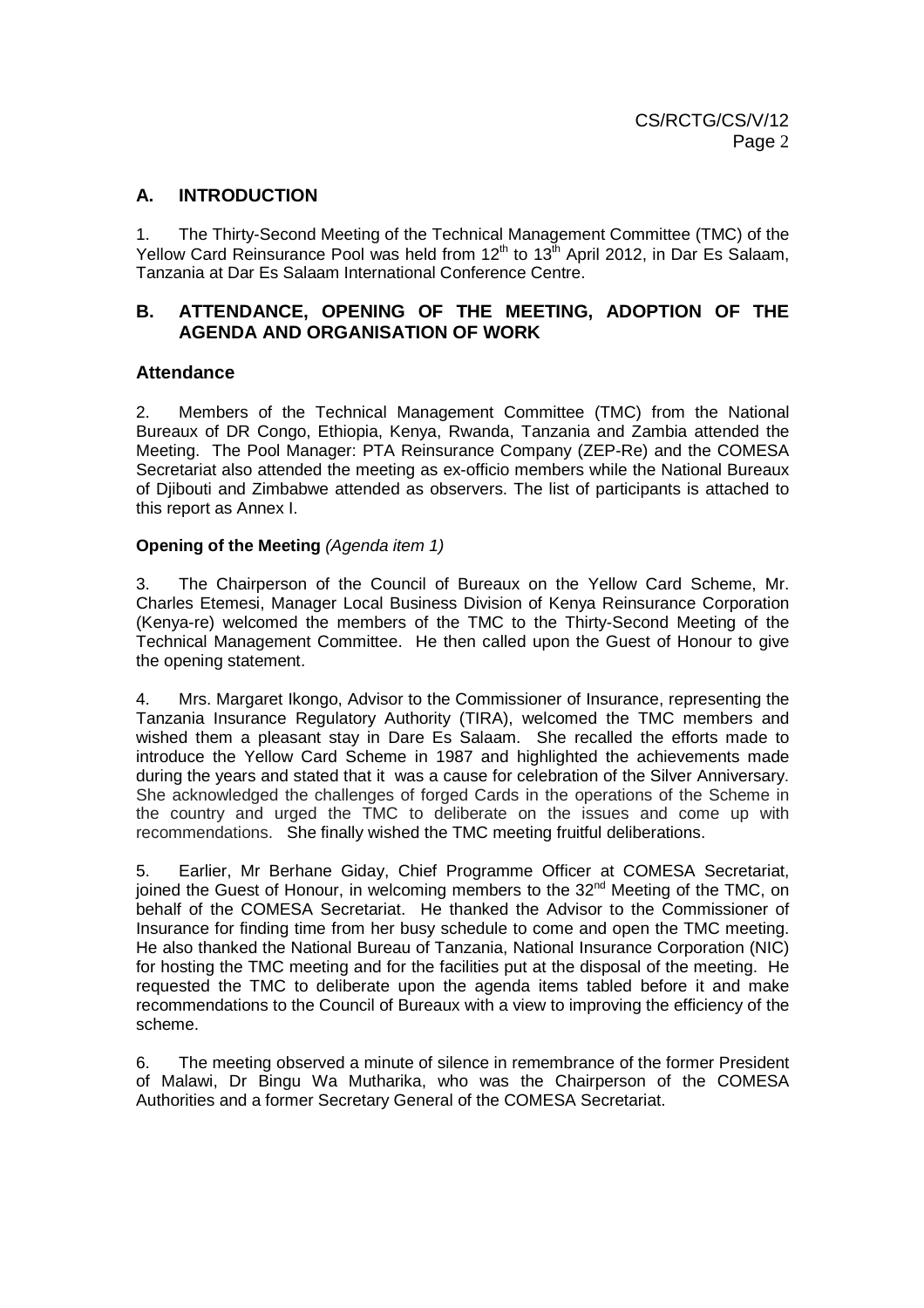# **Adoption of the Agenda and Organisation of Work** (Agenda item 2)

- 7. The meeting adopted the following agenda with amendments:
	- 1. Opening of the Meeting
	- 2. Adoption of the Agenda and Organization of Work
	- 3. Progress Report on the Implementation of the Decisions of the Council of Bureaux of the Yellow Card Scheme
	- 4. Progress Report of the Pool Managers on the Operations of the Reinsurance Pool of the Yellow Card Scheme
	- 5. Progress Report on the UVIRA, SANGE, DR Congo claims issue
	- 6. Draft Pool Manager's Report and Financial Statement as at 31<sup>st</sup> December 2011.
	- 7. Report on the issues of Low Limits of Insurer's liabilities on the Compulsory Third Party Motor Vehicle Insurance Laws in some Member **States**
	- 8. Progress Report on Measures adopted to address the issue of Forged Yellow Cards in Tanzania
	- 9. Audited Annual Report and Accounts of the Council of Bureaux of the Yellow Card Scheme for the Year Ended 30<sup>th</sup> June 2011
	- 10. Date and Venue of the next TMC Meeting
	- 11. Any Other Business
	- 12. Adoption of the Report and Closure of the Meeting
- 8. The Committee adopted the following working hours:

| Thursday, 12 <sup>th</sup> April, 2012 |                   |                       |
|----------------------------------------|-------------------|-----------------------|
| Morning                                | ÷.                | $09:00 - 13:00$ hours |
| Afternoon                              | ٠<br>$\mathbf{r}$ | $14:00 - 17:00$ hours |

### **Friday, 13th April, 2012**

Afternoon : 16:00 to 17:00 hours Adoption of the Report and closure of the meeting

# **C. ACCCOUNT OF PROCEEDINGS**

**Progress Report on the Implementation of the Decisions of the Council of Bureaux of the Yellow Card scheme** (Agenda item 3)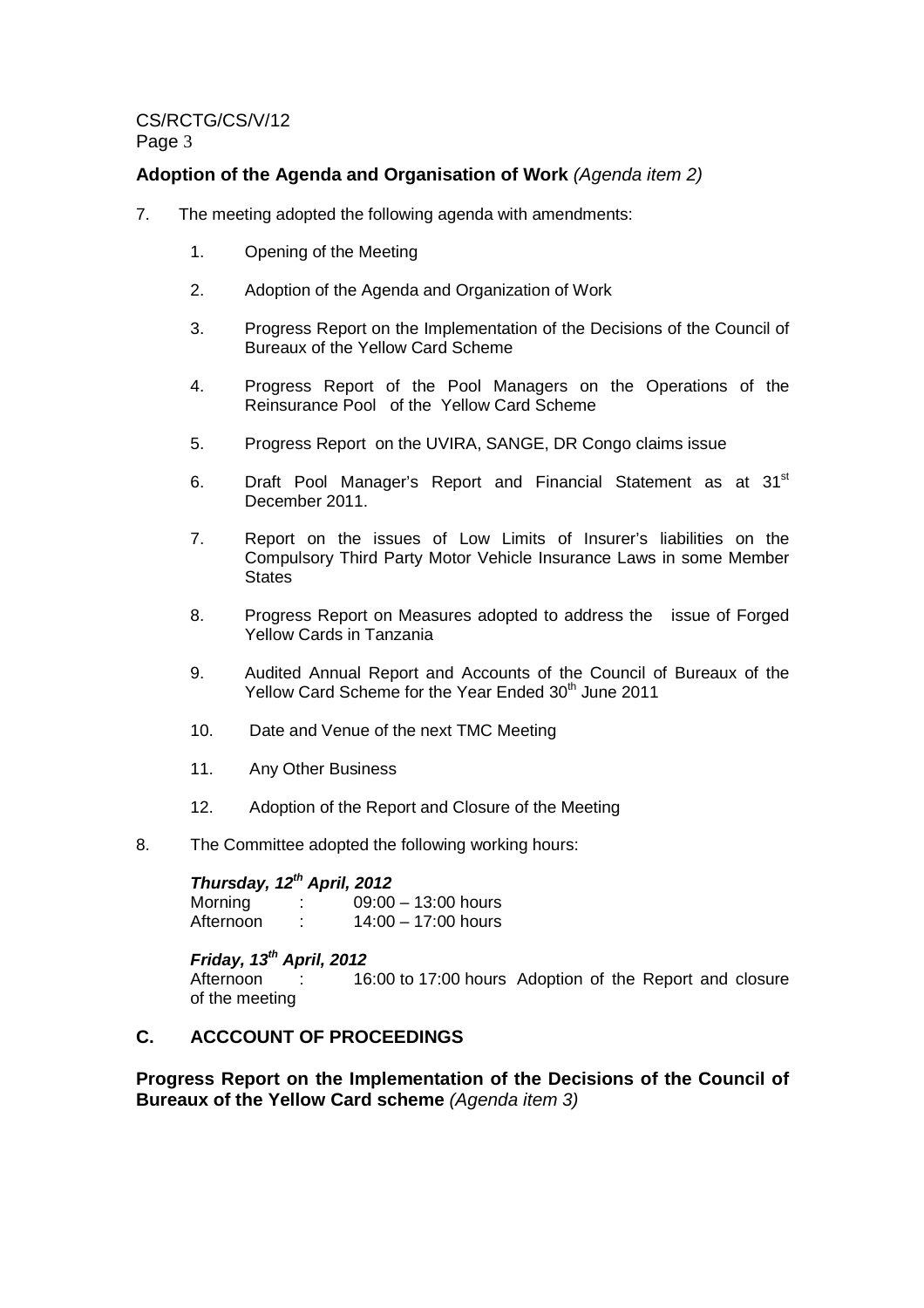9. A representative of the Secretariat presented document no. CS/YCRCTG/TMC/XXXII/2, Progress Report on the Implementation of the Decisions of the Council of Bureaux and Recommendations of the Technical Management Meetings of the Yellow Card Scheme. In his presentation, he informed the meeting that several decisions and endorsements of the recommendations of the Meetings of the Technical Management Committee (TMC) of the Reinsurance Pool of the Yellow Card Scheme had been made by the  $25<sup>th</sup>$  Meeting of the Council of Bureaux of the Yellow Card Scheme, held from  $26<sup>th</sup>$  to  $28<sup>th</sup>$  October 2011, in Nairobi, Kenya. He highlighted the status of implementation of the decisions and 2011/12 Annual Work Programme of the Scheme as follows:

# **a) Capacity Subscription**

10. The TMC was informed that the position on payments of the outstanding capacity subscription to the Reinsurance Pool of the Yellow Card Scheme had not changed since the last Council of Bureaux Meeting and that the National Bureaux of Malawi and Sudan were yet to pay their subscription to the Pool.

# **Recommendation**

11. The TMC recommended that the National Bureau of Sudan and Malawi should make urgent efforts to pay their share of capacity subscription to the Reinsurance Pool.

# **b) Consultation with National Bureaux and Pool Managers**

12. The TMC was informed that the Secretariat had made some follow-ups and held discussions with the coordinators of the Yellow Card Scheme from National Bureaux of Uganda, Rwanda,Burundi and Kenya and the current Chairperson of the Council of Bureaux during the Secretariat's mission on the RCTG and Yellow Card Scheme to the Northern Corridor conducted in March 2012. Among other activities, the meetings discussed overall operations of the scheme in their countries and particularly on outstanding claims issues, payment of premium returns to the Pool, concerns of forged Yellow Cards and the issue of low limits of liability for third party personal injuries under the Act cover. The TMC was informed of the observations made during the discussions with the National Bureaux.

### **Recommendations**

- 13. To address the issues observed, the TMC recommended that:
	- a) National Bureaux should strengthen their working relations with the Police and Customs Authority by sponsoring certain activities and projects in order to fully involve the Authorities in the enforcement of the compulsory third party motor insurance law and in deterring motorists from using forged Yellow Cards:
	- b) National Bureaux should implement the decisions of the Council of Bureaux and conduct National Stakeholders' Workshops to sensitize the public and promote the scheme; and
	- c) The Secretariat should consider the possibilities of engaging South Sudan authorities to join the Yellow Card Scheme.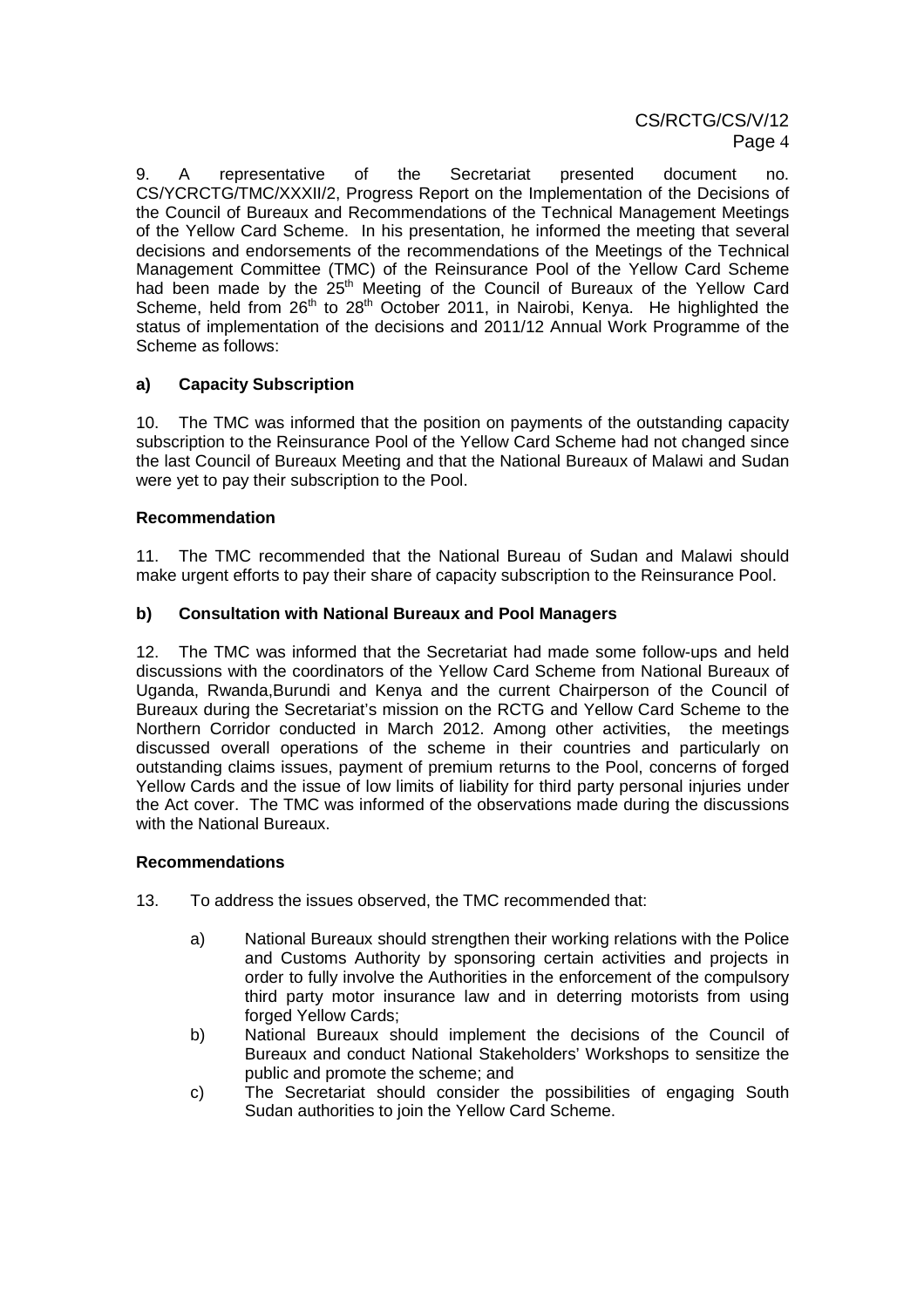# **c) Issue of Forged Yellow Cards printed and issued in Tanzania**

14. The TMC was informed that despite the measures having been agreed on during the stakeholders' workshop held in Dar es salaam in June 2011 for urgent implementation, no progress has been made in addressing the issue. The TMC meeting was further informed that the Secretariat would conduct a follow-up stakeholders' workshop, immediately after the 32<sup>nd</sup> Meeting of the TMC jointly with the National Bureau, on 16<sup>th</sup> April 2012 in Dar Es Salaam, with a view of engaging the stakeholders and authorities to come up with alternative measures to resolve the issue.

# **Recommendations**

15. Concerned with the lack of progress in addressing the issue, the TMC recommended as follows:

- a) The Secretariat in consultation with the printers should review the security features and submit a proposal on enhancing the security features to the TMC meeting;
- b) The Secretariat should prepare draft guidelines or directives on the handling of Yellow Card books, as accountable documents and submit to the TMC meeting; and
- c) The National Bureau of Tanzania should deploy officers to conduct regular routine inspections jointly with Police and Customs Officers at the busiest borders ports to deter motorists from traveling on forged Yellow Cards.

### **d) Implementation of the Yellow Card Information Management System in the Northern Corridor**

16. The TMC was informed that a YC-MIS maintenance contract was issued in late 2011 and signed by the identified IT consulting firm, Walgate Company Limited of Zambia and had since addressed the issues and concerns raised by the Primary Insurance companies in the Northern Corridor countries during the review of the YC-MIS system in early 2011. The meeting was further informed that the system had been ready for rollout since December 2011, but the implementation activities were postponed due to the fire incident that damaged the COMESA Secretariat premises including the COMESA IT Servers. The meeting was further informed that the rollout and implementation of the revised YC-MIS in the Northern and other Corridors was scheduled to commence as soon as the recruitment of short term Insurance Expert was finalized and by June 2012 at the latest.

### **e) COMESA/MVA Co-operation on the Motor Vehicle Third Party Insurance System**

17. The TMC meeting was informed that in accordance with the meeting on the Harmonization of the Third Party Motor Vehicle Insurance Scheme (Yellow Card and Fuel Levy system) held in August 2011 in Lusaka, Zambia. Several National stakeholders' workshops were conducted in SADC countries such as Namibia, Angola, Botswana, Mozambique, DR Congo and South Africa. The meeting was further informed that the findings of the workshops were presented to a COMESA-SADC-EAC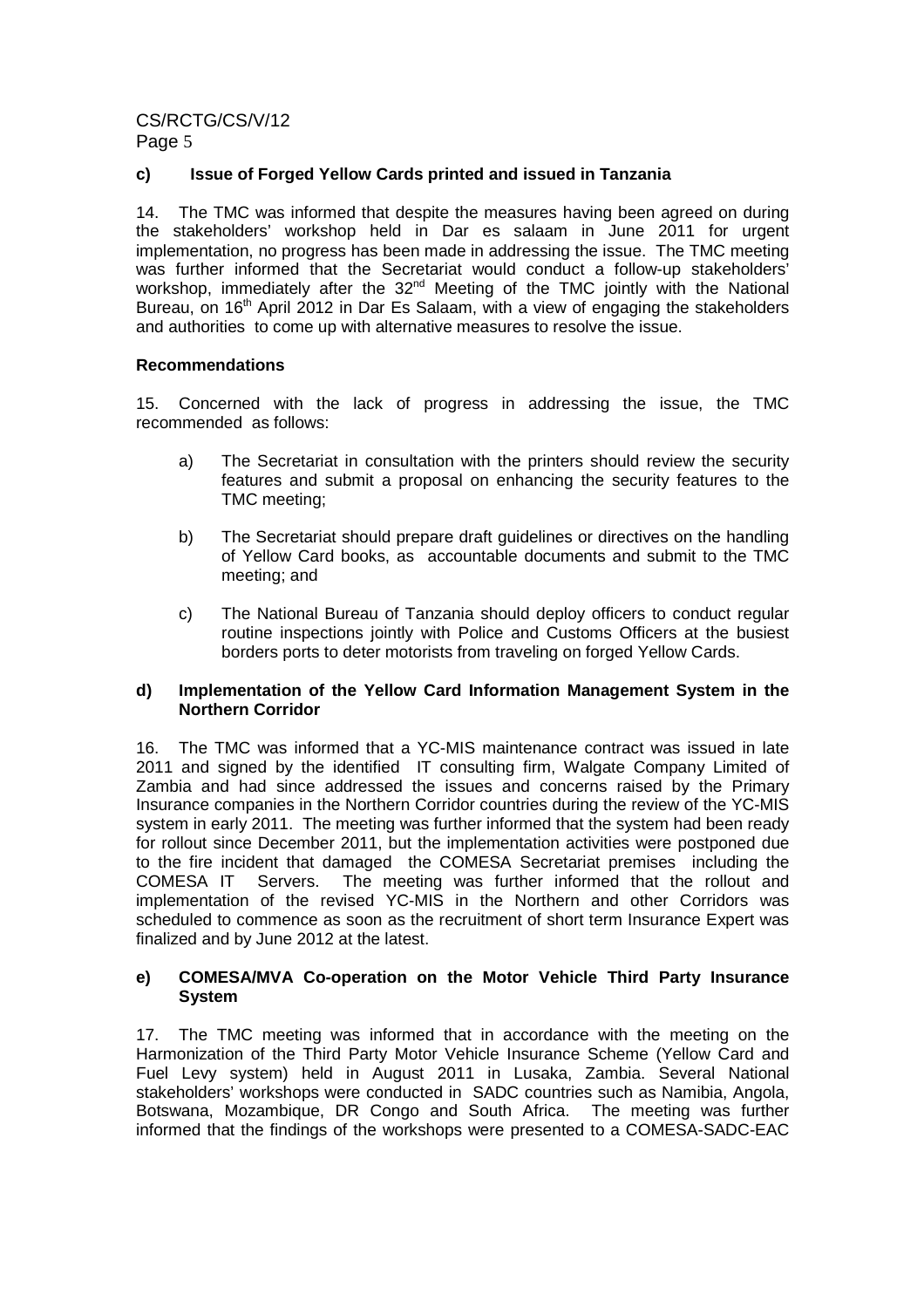(TRIPARTITE) Stakeholders' Regional Workshop on the Harmonization of Third Party Motor Vehicle Insurance Scheme, held from 7-9 March 2012 in Johannesburg, South Africa which was attended by officials from Angola, Botswana, DR Congo, Kenya, Lesotho, Malawi, Mozambique, Namibia, Rwanda, South Africa, Swaziland, Uganda, Zambia, Zimbabwe and also representatives of FESARTA, FCFASA and TMSA. The observations made on the Yellow Card scheme were as follows:

- a) The Yellow Card Scheme was the only regional initiative complimentary to national systems and was not meant to replace or repeal them;
- b) Duplication of insurance systems: a clear distinction of regional and national insurance systems was provided;
- c) Whether Yellow Card Scheme was the only regional system in the ESA Region: the response was that there was no other system in the ESA Region that caters for foreign motorists except the Yellow Card; and
- d) There was need for further national consultations and awareness on the Yellow Card Scheme.
- e) There was need to review and improve operational logistics of the Yellow Card in particular security concerns;
- f) It was pointed out that the administrative and technical issues of the Yellow Card Scheme were subject of national decision; and
- g) The implementation of the harmonization process was a tripartite decision since the framework and modalities have to be endorsed by COMESA, SADC and the EAC.
- 18. The meeting was further informed that the workshop recommended, as follows:
	- a) the Yellow Card be adopted and harmonized with existing national compulsory third party insurance systems;
	- b) the SADC Secretariat in consultation with COMESA and EAC Secretariats should prepare and present a draft legal instrument for the adoption and implementation of the Yellow Card Scheme initially to the SADC Policy organs for consideration and subsequently to COMESA and EAC;
	- c) the SADC Secretariat in consultation with COMESA and EAC Secretariats should prepare and present a draft implementation plan for consideration by the SADC Policy organs
	- d) Member States to establish national working groups to coordinate followup activities on the harmonization programme;
	- e) the SADC Secretariat should provide technical support to Member States to raise awareness, mobilize support and build consensus for implementation of the Yellow Card;
	- f) Consideration to be given to enhance the operations of the Yellow Card to accommodate the requirements of the joining Member States.

# **h) Recruitment of an Insurance Expert (P3) under the regular budget**

19. The TMC was informed that pursuant to the decision of the  $25<sup>th</sup>$  Meeting of the Council of Bureaux, the Post of the Insurance Expert (P3) had been advertised and applicants were requested to submit their applications to the Managing Directors of the National Bureaux. The meeting was further informed that the advert was posted on the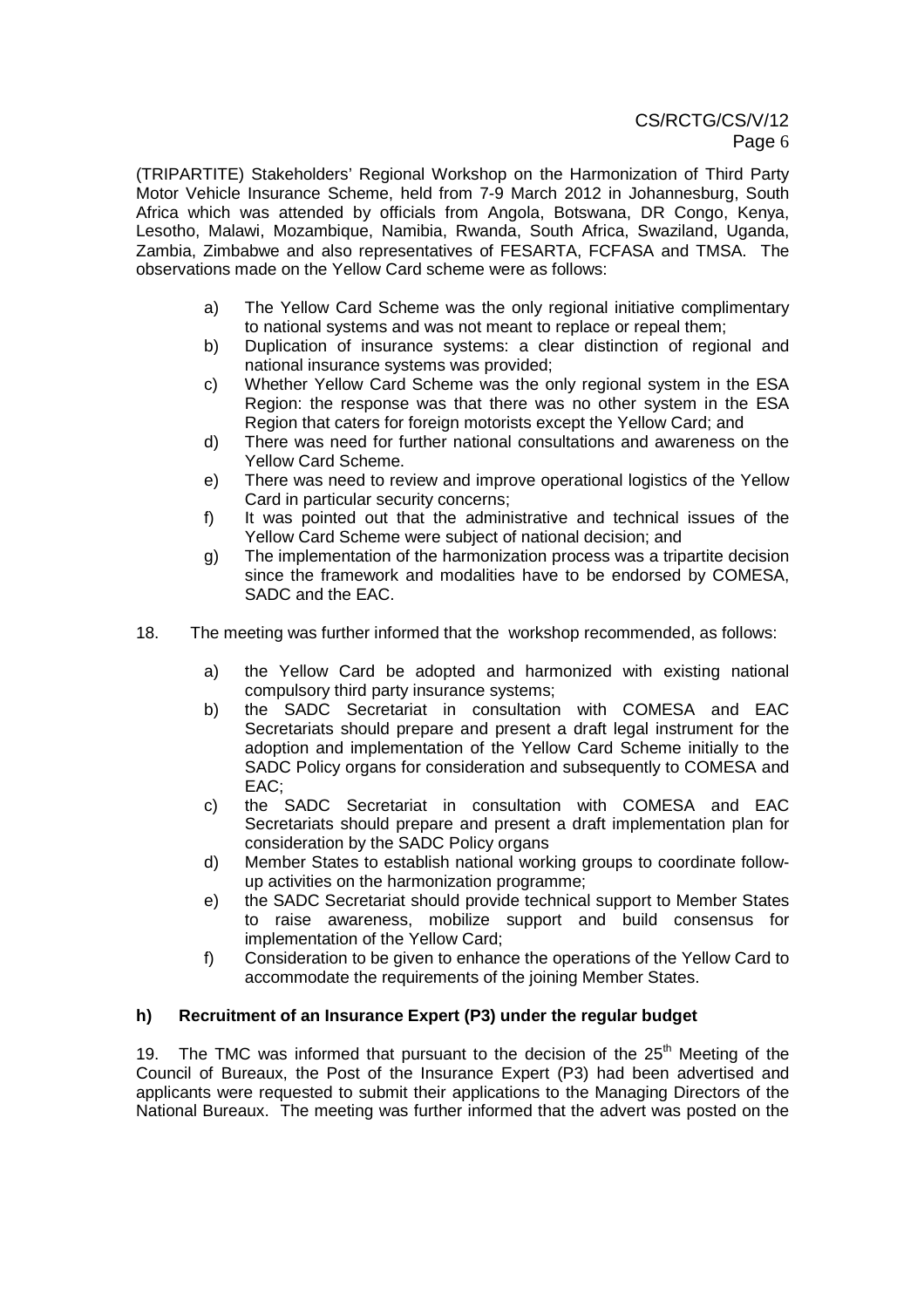COMESA web site www.comesa.int and the recruitment would be processed in accordance with the Secretariat recruitment Policy and Procedures.

# **Recommendation**

- 20. In order to expedite the recruitment process, the TMC recommended that:
	- a) National Bureaux should forward all applications received within the timeframe stated to the office of the Secretary General of COMESA Secretariat without delay; and
	- b) The Secretary General of COMESA, in line with the mandate given to him by the Authorities, should consider the report on the recruitment and make decisions.

# **i) Recruitment of a short term Insurance Expert under RISP Support**

21. The TMC was informed that the contract of the short term Insurance Expert, Mr. Kelvin Chisongo, hired with cooperating partner's funding expired in January 2012. The meeting was informed that Mr Kelvin had been offered a further renewal but ZSIC - who had kindly allowed Mr. Chisongo to work on secondment basis in 2010 and 2011, did not grant him a further secondment. The TMC was further informed that in light of the above, the Secretariat was in the process of identifying and recruiting for the Post from the local market a suitable candidate at a lump sum fee of US\$4,000 per month.

# **j) National Bureaux of Zimbabwe**

22. The TMC was informed that the National Bureau of Zimbabwe had submitted observations on the Report of the  $25<sup>th</sup>$  Meeting of the Council of Bureaux, as follows:

- a) Para 65: the phrase "that it could not get any response from its member Insurance Companies" was incorrect. The National Bureaux had never advised that it could not get information from its member Insurance Companies; and
- b) Para 84 (b): The National Bureau would implement this system provided that the COMESA Secretariat provides details of the legislative requirements in each Member State.

# **k) Payment of Budget Contributions towards the 2011/12**

23. The TMC was informed that only five out of the thirteen National Bureaux had paid their contributions by the time of compiling this report. The meeting noted that those that had not yet remitted their budget contributions to the COMESA Yellow Card Secretariat were the National Bureaux of Djibouti, Kenya, Malawi, Rwanda, Sudan and Zambia and the total outstanding budget contributions including arrears was totaling to US\$160,406.

# **Recommendation**

24. The TMC recommended that the National Bureaux of Djibouti, Kenya, Malawi, Rwanda, Sudan and Zambia should urgently pay their outstanding budget contributions to the Council of Bureaux at the earliest possible time and preferable before the end of 30<sup>th</sup> May 2012.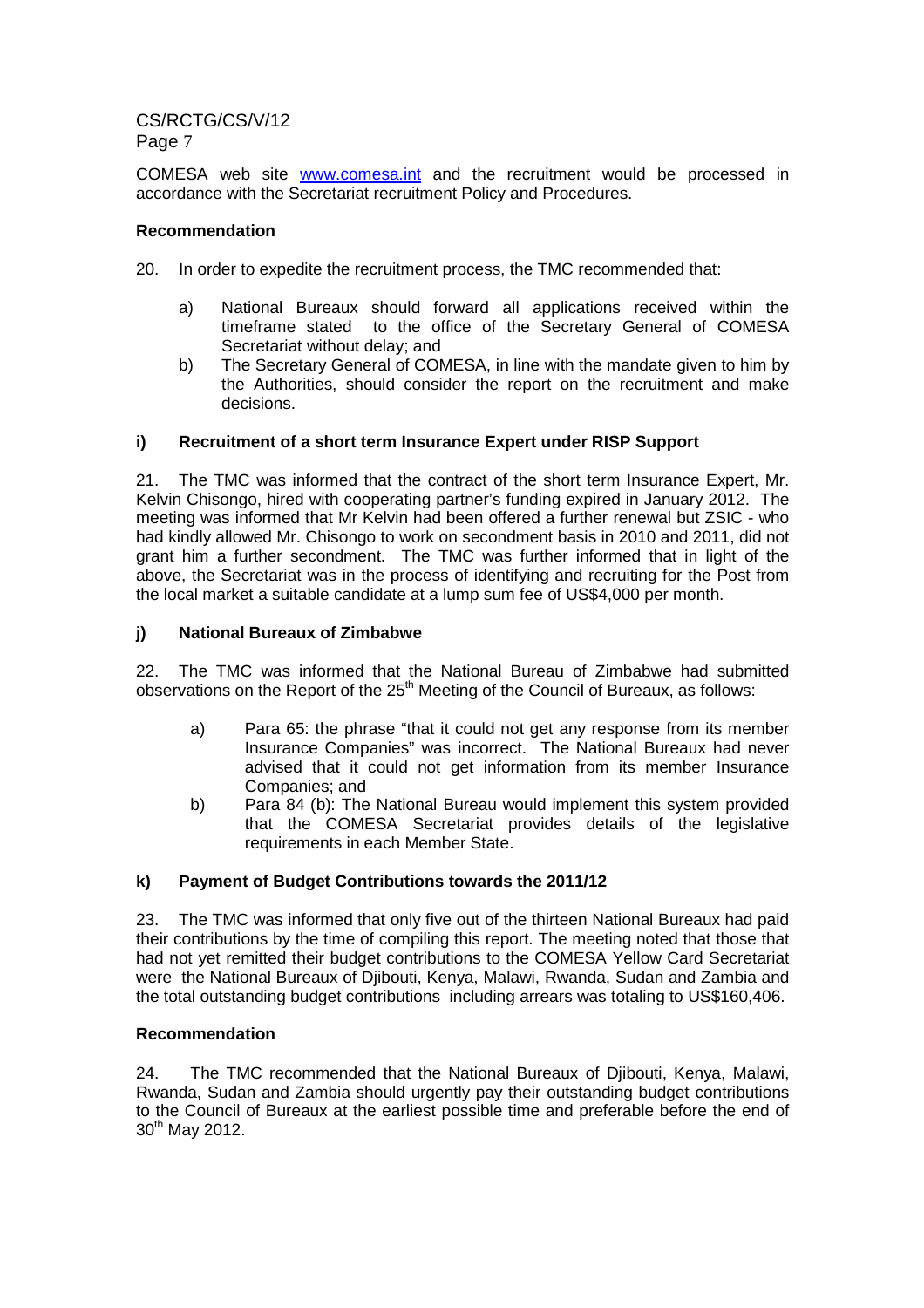### **l) Cost of Printing and Delivery of Yellow Cards due from members**

25. The TMC was informed that there was no progress in the payment of outstanding cost of printing and delivery incurred by the Secretariat on behalf of the National Bureaux as shown in the table below.

#### **TABLE 1**

#### **Status of outstanding cost of printing & delivery incurred by the Secretariat on behalf of National Bureaux**

| National      |           | <b>Old Yellow Cards</b> |           | <b>New Yellow Cards</b> | <b>Total Due</b>         | <b>Status</b> |
|---------------|-----------|-------------------------|-----------|-------------------------|--------------------------|---------------|
| <b>Bureau</b> | # Ordered | Amount O/S              | # ordered | <b>Total Cost</b>       | (US\$)                   |               |
| Burundi       | 240       | 2.338.48                | 200       | 1,411.74                |                          | Paid          |
| DR Congo      | 100       | 1,367.80                | 500       | 5,105.35                |                          | Paid          |
| Djibouti      |           |                         | 100       | 1.169.55                |                          | Paid          |
| Eritrea       | $\,$      |                         | 100       | 1.073.70                | 1,073.70                 | O/S           |
| Ethiopia      | 840       | 8.044.36                | 900       | 6,272.59                |                          | Paid*         |
| Malawi        |           |                         | 100       | 1,139.55                |                          | Paid          |
| Rwanda        | 360       |                         | 100       | 1,157.03                | $\overline{\phantom{a}}$ | Paid          |
| Tanzania      | 230       | 1.956.07                | 700       | 3.878.70                |                          | Paid          |
| Uganda        | 500       | 3,031.62                | 1000      | 5.312.96                | 3,929.62                 | O/S           |
| Zambia        |           |                         | 100       | 1,265.40                |                          | Paid          |
| Zimbabwe      | -         | -                       | 100       | 1.240.00                |                          | Paid          |
| Sudan         | 100       | 670.49                  | 200       | 2,140.28                | 3,200.77                 | O/S           |
| Kenya         | 500       |                         | 500       |                         |                          | Paid          |
| Total         | 2.870     | 17.408.82               | 3100      | 31.166.85               | 8.201.09                 | O/S           |

### **Recommendation**

26. The TMC recommended that the National Bureaux of Eritrea, Uganda and Sudan should settle their outstanding printing and delivery cost arrears incurred by Secretariat on their behalf before the forthcoming 33<sup>rd</sup> Meeting of the TMC, scheduled to be held in August 2012.

### **Progress Report of the Pool Managers on the operations of the Reinsurance Pool of the Yellow Card Scheme** (Agenda item 4)

27. A representative of the Pool Managers presented document no. CS/YCRCTG/TMC/XXXII/3, Progress Report on the operations of the Reinsurance Pool of the Yellow Card as at 31/12/2011. In his presentation, he highlighted the following:

# **a) Capacity Subscription**

28. The meeting was informed that only eleven National Bureaux had fully paid their respective share allocations and a total of US\$ 1,150,000 had been settled to date.

# **b) Refunds**

29. A total of US\$ 800,000 had been refunded over the years and the remaining US\$ 350,000 would be refunded after a two year waiting period upon full settlement of capacity subscription fee of US\$100,000.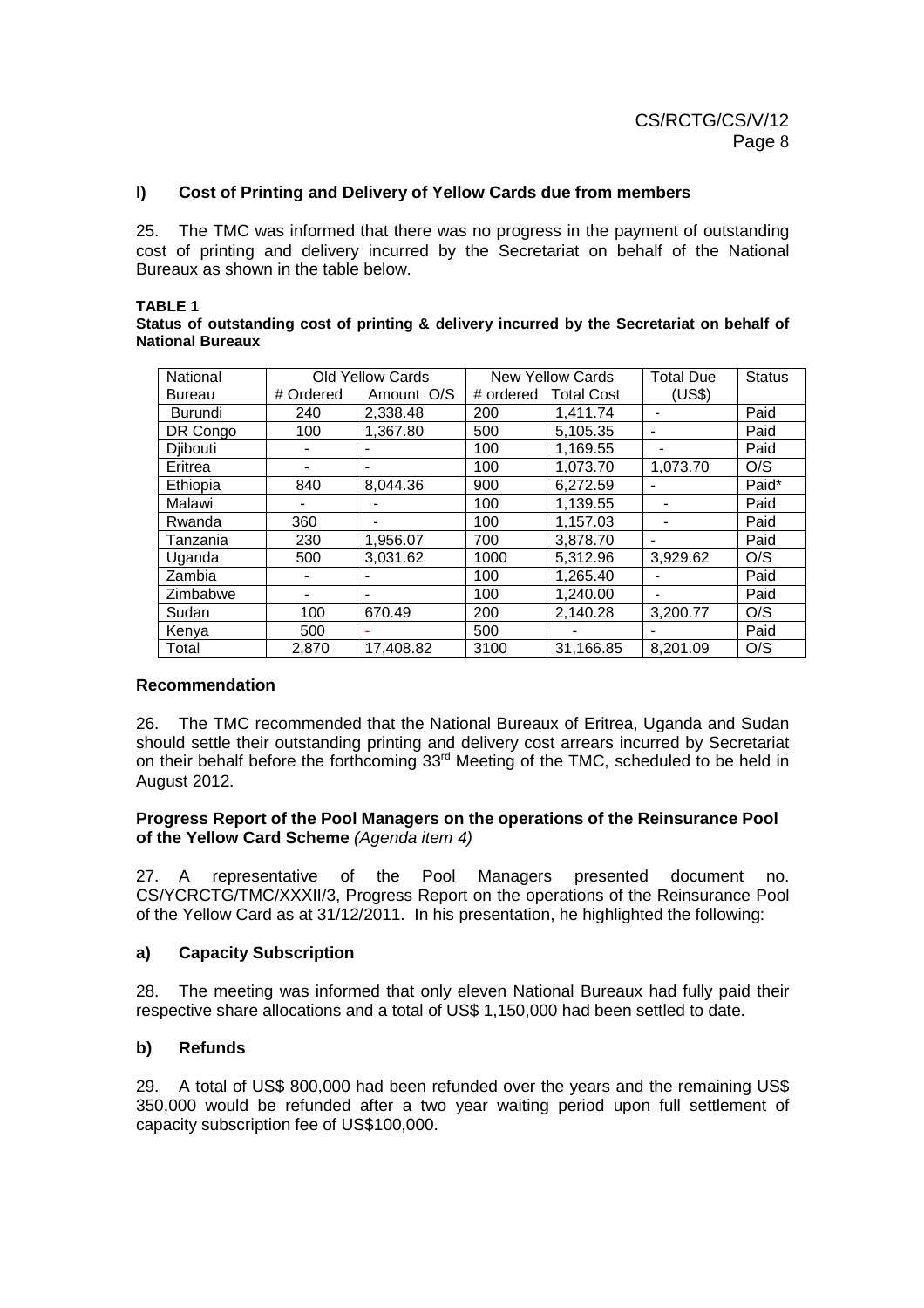### **c) Premium Returns and Income booked**

30. The premium booked by the Pool for the period under review was US\$ 6,109,757 as compared to US\$ 5,237,713.33 in 2010 while the Pool's 30% share was US\$ 1,832,927 as compared to US\$ 1,571,314, representing an increase of 16.65.%. It was observed that:

- i) Quite a number of the primary insurance companies are not consistent in submitting their monthly returns as there are gaps in some months;
- ii) The significant growth was partly due to the National Bureau of DR Congo's submission of all outstanding Pool returns from prior vears covering the period January 2004 to August 2010 and also partly due to organic growth and increase in the number of returns received from the National Bureaux;
- iii) No returns were received from the National Bureaux of Eritrea and Sudan.
- iv) Given the big outstanding balances due to the Pool by Tanzania, the Pool Managers and the National Bureau of Tanzania proposed to meet in mid May 2012 for a comprehensive reconciliation.

### **Recommendation**

- 31. In light of the above the TMC made the following recommendations:
	- i) The National Bureaux should address the issue of inconsistency in settling outstanding balances where Primary Insurance companies have gaps in their submissions; and
	- ii) The National Bureaux of Eritrea and Sudan should settle their outstanding balances.

### **d) Premium collections**

32. The premiums collected in 2011 and 2012 were US\$1,606,677.03 and US\$ 643,726.22 respectively amounting to a total of US\$ 2,250,403.4.

### **Recommendation**

33. The TMC recommended that the National Bureaux should implement the decision of the Council of Bureaux and open an Account for the COMESA Yellow Card Scheme in US Dollars.

# **e) Settlement of small claims (less than US\$ 10,000)**

34. A sum owing to the Pool in 2011 amounted to US\$ 366,952 was settled compared to US\$ 299,622 in 2010.

# **f) Large claims intimated-amounts greater than US\$ 10,000**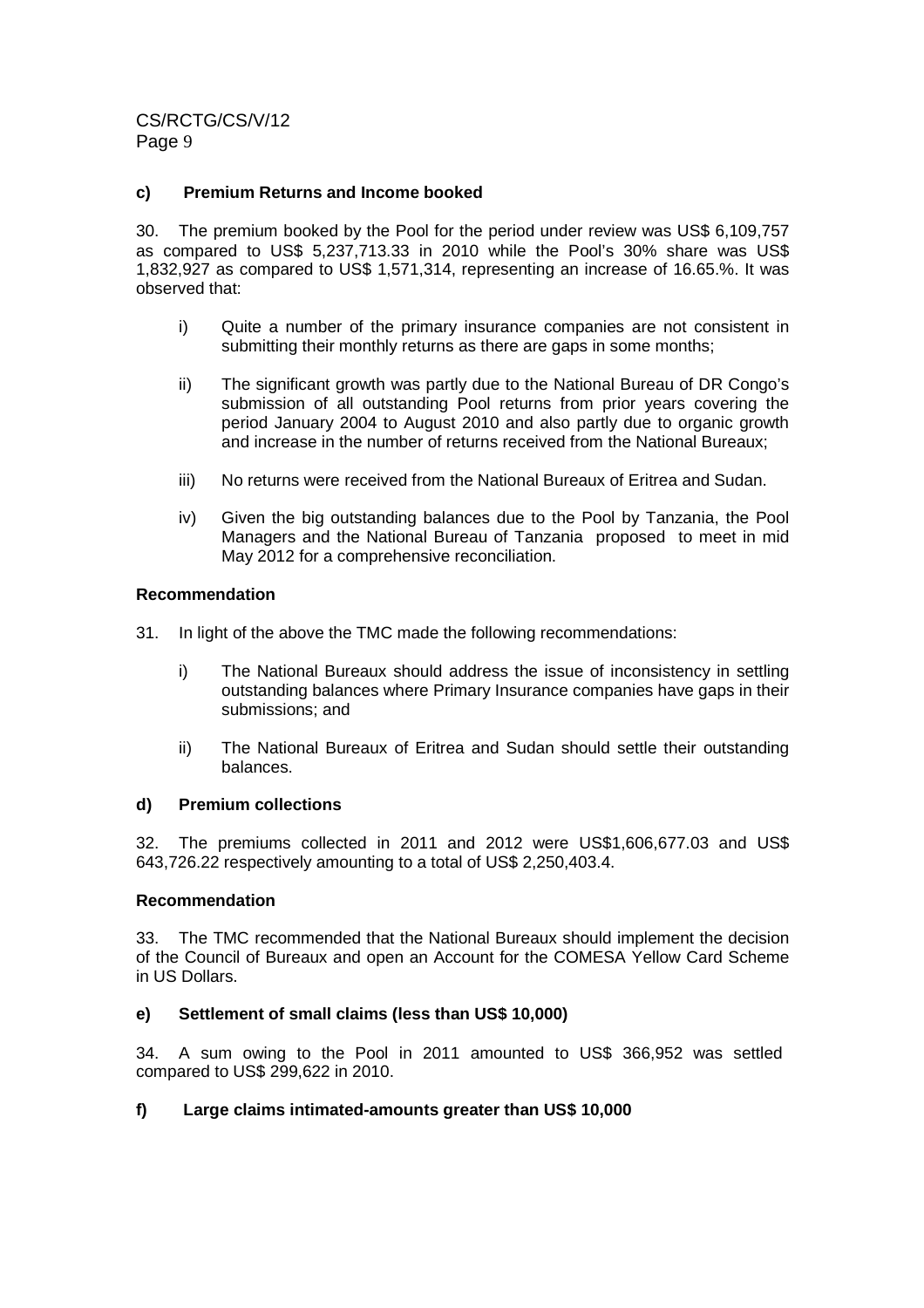35. The total claims reported to date accrued to US\$ 8,108,869.16 out of which US\$ 2,458,203.58 would be retained for the Pool's net account, while amount recoverable from the Reinsurers was US\$ 5,599,122.56.

# **g) Large claims**

36. Kenya had generated 37.27% of the total claims followed by Ethiopia with 35.66% and Rwanda with 9.54% and the three countries were responsible for 86.23%. All the outstanding and settled claims were as follows:

- i) Outstanding claims: Kenya-41.68%, Ethiopia-37.84% and Rwanda-6.74% representing 86.26%; and
- ii) Settled claims: Ethiopia-37.57%, Kenya-28.00% and Rwanda-15.40% representing 80.97%.

37. The  $25<sup>th</sup>$  Meeting of the Council of Bureaux held in Nairobi from  $26<sup>th</sup>$  to  $28<sup>th</sup>$ October 2011 ratified the increase of the franchise with effect from 1<sup>st</sup> January, 2012 from US\$ 10,000 to US\$15,000 as stipulated in the Operations Manual.

### **h) Excess of loss premium**

38. The Pool Managers had only received US\$ 128,768 in the following order:

- i) National Bureau of Kenya- US\$ 64,822 in year 2006
- ii) National Bureau of Uganda- US\$. 45,202 in year 2006
- iii) National Bureau of Ethiopia- US\$. 18,744 in year 2011

### **Recommendation**

39. The TMC meeting reiterated its earlier recommendation that, in order to review the status of progress and provide guidance, the Pool Managers should prepare and present up to date and complete progress report with financial highlights showing activities as of the present moment.

### **Progress Report on the UVIRA, SANGE, DR Congo claims issue** (Agenda item 5)

40. The representative of the National Bureau of Kenya and current Chairperson of the Council of Bureaux, Mr Charles Etemesi, Manager Local Business Division, in his capacity as lead reinsurers for the subject claims, made a verbal presentation, jointly with the Pool Manager. In doing so, he recalled the decision of the 25<sup>th</sup> Meeting of the Council of Bureaux and gave the following highlights on the progress made in the implementation of the measures recommended:

- a) Stay on the judgments was achieved;
- b) The case which was being handled in UVIRA and which was bringing out emotions, was moved to Bukavu in order to have an independent and fair hearing;
- c) That the Lawyer engaged by the Pool Managers to represent the case advised that the appeal should be made against the judgment made on four cases without representation; and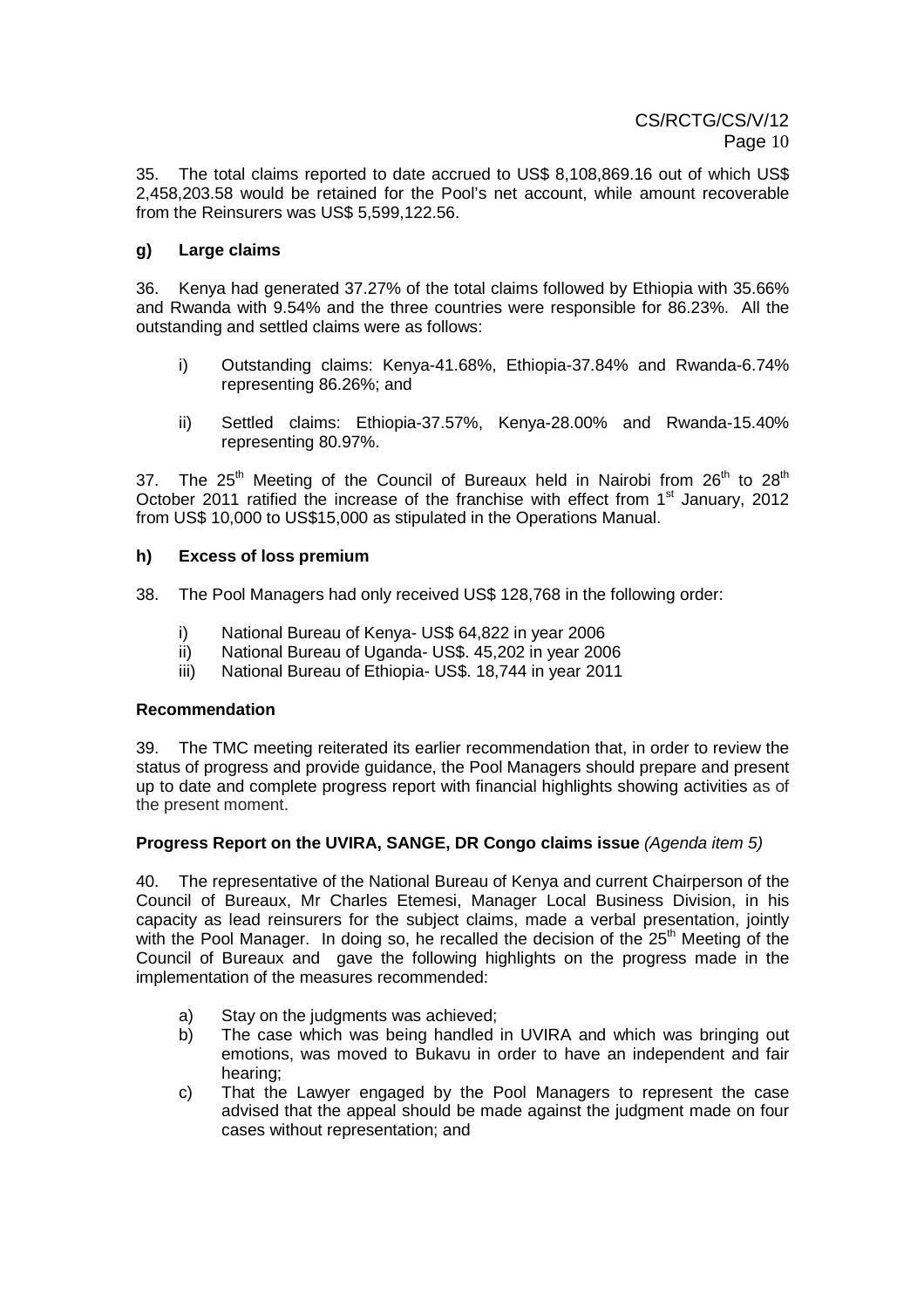# CS/RCTG/CS/V/12

Page 11

- d) The total cost so far incurred for legal fees, cost of travel and other expenditures was US\$47,000.
- 41. On the way forward, the TMC was informed as follows:
	- a) That the Lawyer engaged by the Pool Managers to represent the case advised that appeal should be made against the judgment given on four case without representation;
	- b) The expense required for appeal would be about US\$20,000; and
	- c) All effort will be made to eventually resolve the case through an out of court negotiations.

42. In the discussion that ensued, the National Bureau of DR Congo informed the meeting that taking into account the efforts made in reaching settlement through negotiations with victims, claimants were demanding for payment, however, SONAS was not in a position to address their requests as it had been left out of the case.

### **Recommendations**

- 43. The TMC noted the progress made and recommended as follows:
	- a) all efforts should be made to resolve the case at the earlier possible through an out of court negotiations with a view to minimize claim costs; and
	- b) endorsed the request of the Pool Managers that the National Bureau of Kenya should proceed with the appeal against the judgment of the four cases and meet the costs of appeal and other expenses.

### **Draft Pool Managers Report and Financial Statement as at 31st of December 2011** (Agenda item 6)

44. The TMC was informed that for the period under review the Pool had recorded a Gross premium income of US\$ 1,832,992 representing an increase of 16.7% over the figure reported during the previous year which was US\$1,571,314. Table 2 below shows the highlights of the developments specifically the Gross premium Income, Reserve Fund, Total Assets, Capacity Subscription and Short term Investments as at December 2011.

45. The financial highlights are as shown below:

### **Table 2**

|                      | <b>December</b><br>2011<br>US\$ | Growth<br>% | <b>December</b><br>2010<br>US\$ |
|----------------------|---------------------------------|-------------|---------------------------------|
| Gross premium income | 1,832,992                       | 16.7        | 1,571,314                       |
| Reserve fund         | 4,484,080                       | 2.7         | 4,366,413                       |
| Total assets         | 7,698,359                       | 14.6        | 6,715,454                       |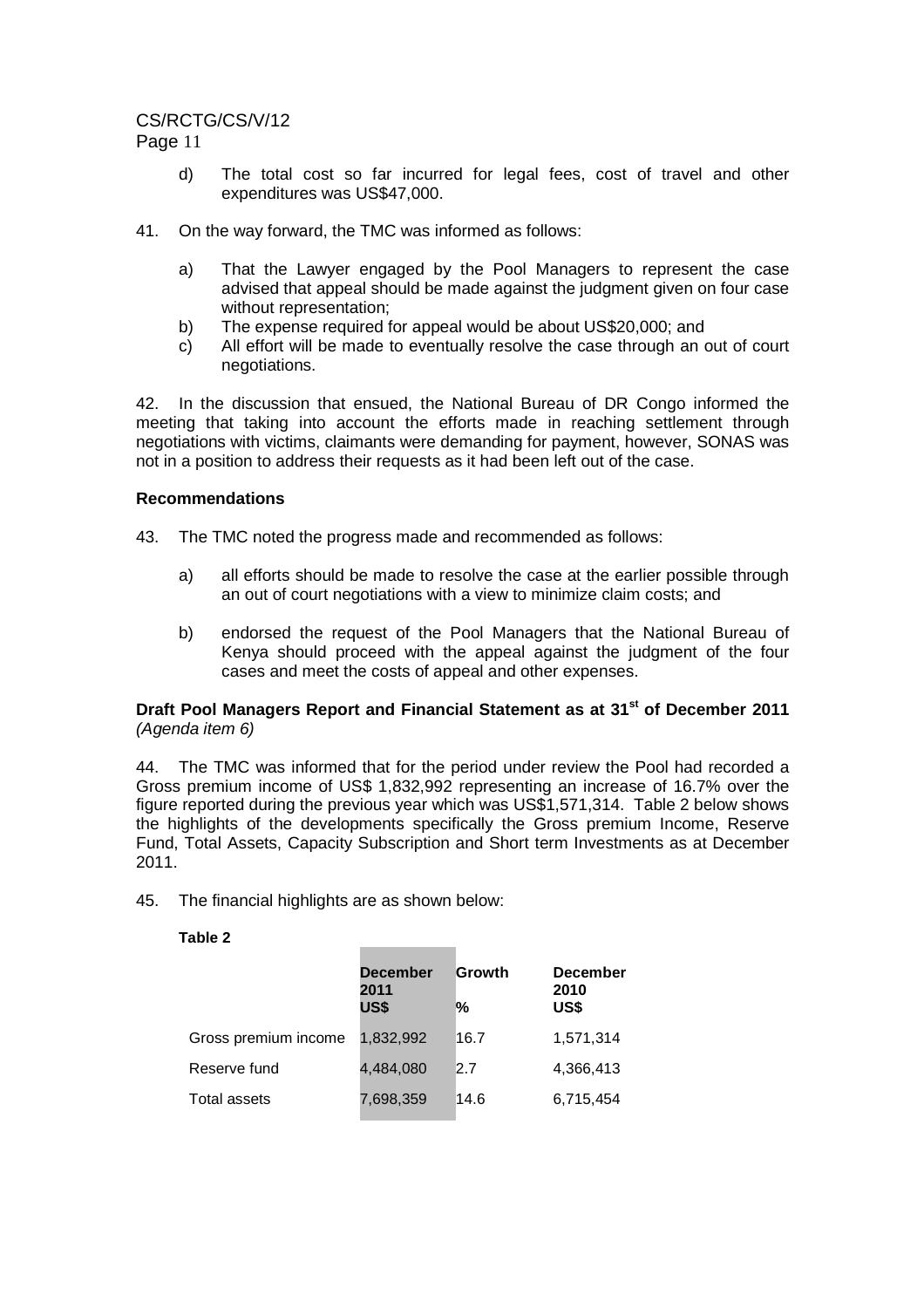| Capacity subscription  | 350,000   | 27.3 | 275.000   |
|------------------------|-----------|------|-----------|
| Short-term investments | 4.412.086 | 19.8 | 3,683,388 |

#### **Investments**

46. The TMC was informed that the volume of investments during the period ended  $31<sup>st</sup>$  December 2011 rose to US\$ 4,412,086 from US\$ 3,683,388 in  $31<sup>st</sup>$  December 2010. This was mainly due to increased remittances from member National Bureaux. The investment portfolio spread was as follows:

#### **Table 3**

| <b>INSTITUTION</b>        | <b>INVESTMENT</b>     | <b>December</b><br>2011 | December<br>2010 |  |
|---------------------------|-----------------------|-------------------------|------------------|--|
|                           |                       | US\$                    | US\$             |  |
| Government of Rwanda      | <b>Treasury Bills</b> |                         | 93,377           |  |
| <b>PTA Bank</b>           | <b>Fixed deposits</b> |                         | 1,398,907        |  |
| Kenya Commercial Bank     | <b>Fixed deposit</b>  | 866,377                 |                  |  |
| <b>KCB Rwanda</b>         | <b>Fixed deposits</b> | 100,270                 |                  |  |
| Government of Kenya       | <b>Treasury Bills</b> | 193,164                 |                  |  |
| Commercial Bank of Africa | <b>Fixed deposits</b> | 3,252,275               | 1,105,498        |  |
| Stanbic Investment Bank   | <b>Fixed deposit</b>  |                         | 1,085,606        |  |
| <b>Total</b>              |                       | 4,412,086               | 3,683,388        |  |

### **Income from Investments**

47. The TMC was informed that the Pool had realized an income of U\$177,680 as at 31<sup>st</sup> December 2011, from the investments they had made compared to US\$ 142,605 recorded in the same period last year.

#### **Recommendations**

48. In the discussion that followed, the TMC noted the achievement recorded during the period and also expressed concern on the high exchange losses and high provision for bad debt and made the following observations**:** 

- a) In order to avoid repetition of similar loses in future, the Pool Managers should analyse and identify the real causes for the exchange loses and submit a report to the next TMC for consideration;
- b) The provision for bad debt should be supported with a detailed schedule for each National Bureau;
- c) The volume and time of investment should provide movement of the investment at the beginning and end of the period; and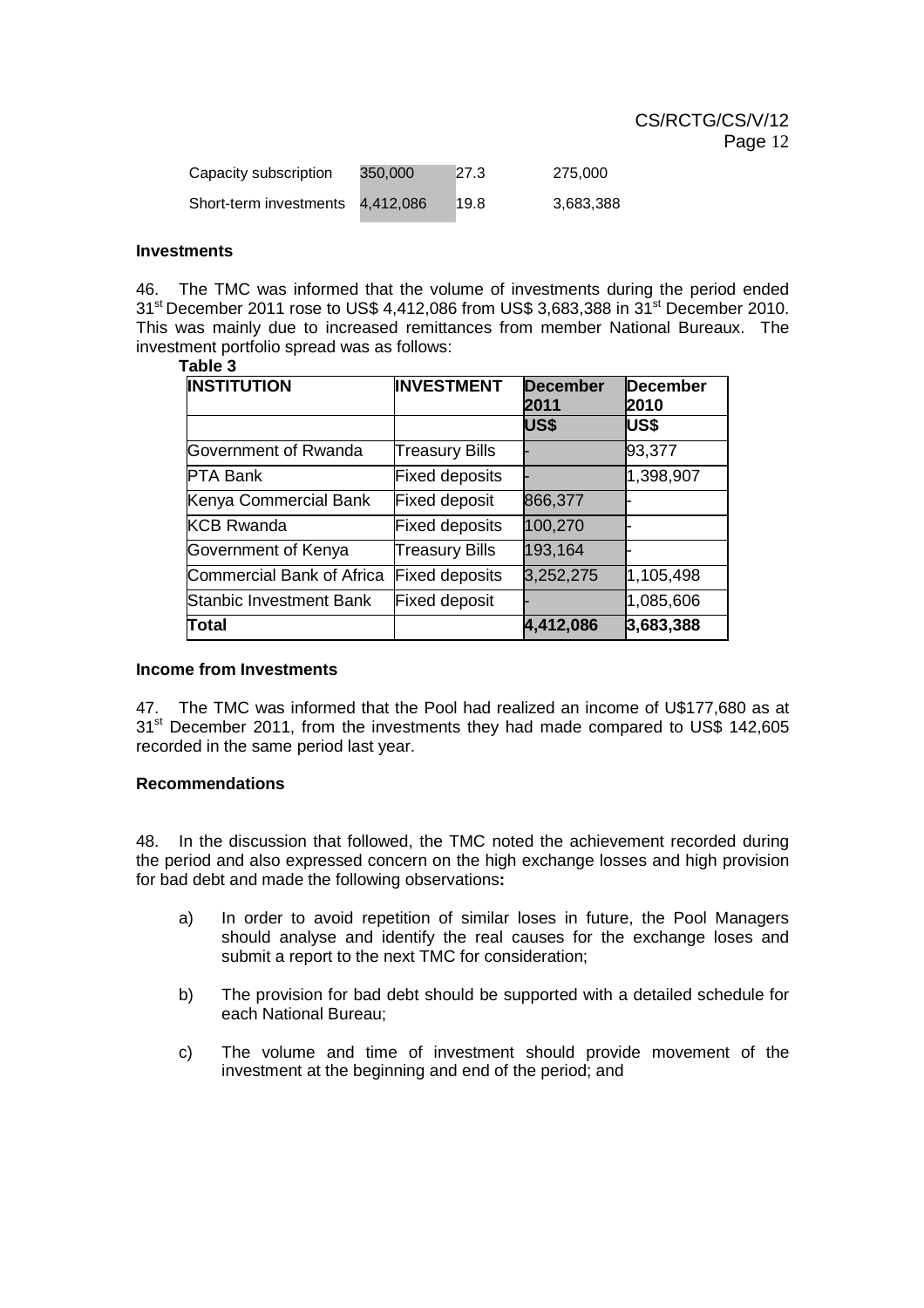d) The Pool Managers should indicate the level of disclosure that had been followed in order for the TMC to thoroughly review the financial statement and provide appropriate guidance.

### **Report on the issue of low limits of Insurer's liabilities on the compulsory Third Party Motor Vehicle Insurance Laws in some Member States** (Agenda item 7)

49. A representative of the Secretariat presented the Document No. CS/YCRCTG/TMC/XXXII/6, Report on the issue of Low Limits of Liability for Third Party personal injury on compulsory Motor Vehicle Insurance of Member States of the Yellow Card Scheme. In doing so, he recalled the decision of the 25<sup>th</sup> Meeting of the Council of Bureaux and that pursuant to the decision, the Secretariat, in carrying out the review visited Kenya, Uganda, Rwanda and Burundi and consulted stakeholders. The Secretariat also collected information from Zambia, Zimbabwe and Ethiopia through a short questionnaire, reviewed relevant reports and materials.

50. With regard to the issue, the TMC was informed that the National Bureaux of Djibouti submitted that the government of Ethiopia had introduced with effect from September 2011 a compulsory third party motor insurance with very low limits of liability for bodily injury. The law provides right for injured person(s) to sue the motorist for a higher compensation over and above limits of liability set forth by the Act, if injured persons are not contented with the amount of claims compensation offered. Given that the Yellow Card cover is equivalent to the compulsory third party motor vehicle insurance – travelling motorists from Djibouti would be exposed to court cases, as the limits of liability payable under the Ethiopia law was very low. Thus the Yellow Card would not provide adequate cover to motorists from Djibouti traveling to Ethiopia and hence requested that:

- a) Either the limits of liability of the Yellow Card for Ethiopia should be increased; or
- b) The National Bureaux of Ethiopia and Djibouti should maintain their previous arrangement under Article 6 (8) of the Protocol on the Establishment of Third Party Motor Vehicle Insurance Scheme which provides as follows:

"Article 6(8) for a party in whose territory insurance is not compulsory by law, the guarantee provided by the COMESA Yellow Card corresponds to the third party liability on the motorist in accordance with the laws (civil law or common law of negligence) and regulations in force in the country where the accident occurred".

# **Review of the issues**

51. The TMC was informed that, in carrying out the review, in particular, the Ugandan experience was reviewed thoroughly as the limits of liability for bodily injury was very low, even compared to the limits in Ethiopia and the limit had not been reviewed since the Act was introduced in 1988 and it would be possible to establish the implication of the low limits of liability for third party bodily injury on local and visiting motorists with Yellow Card.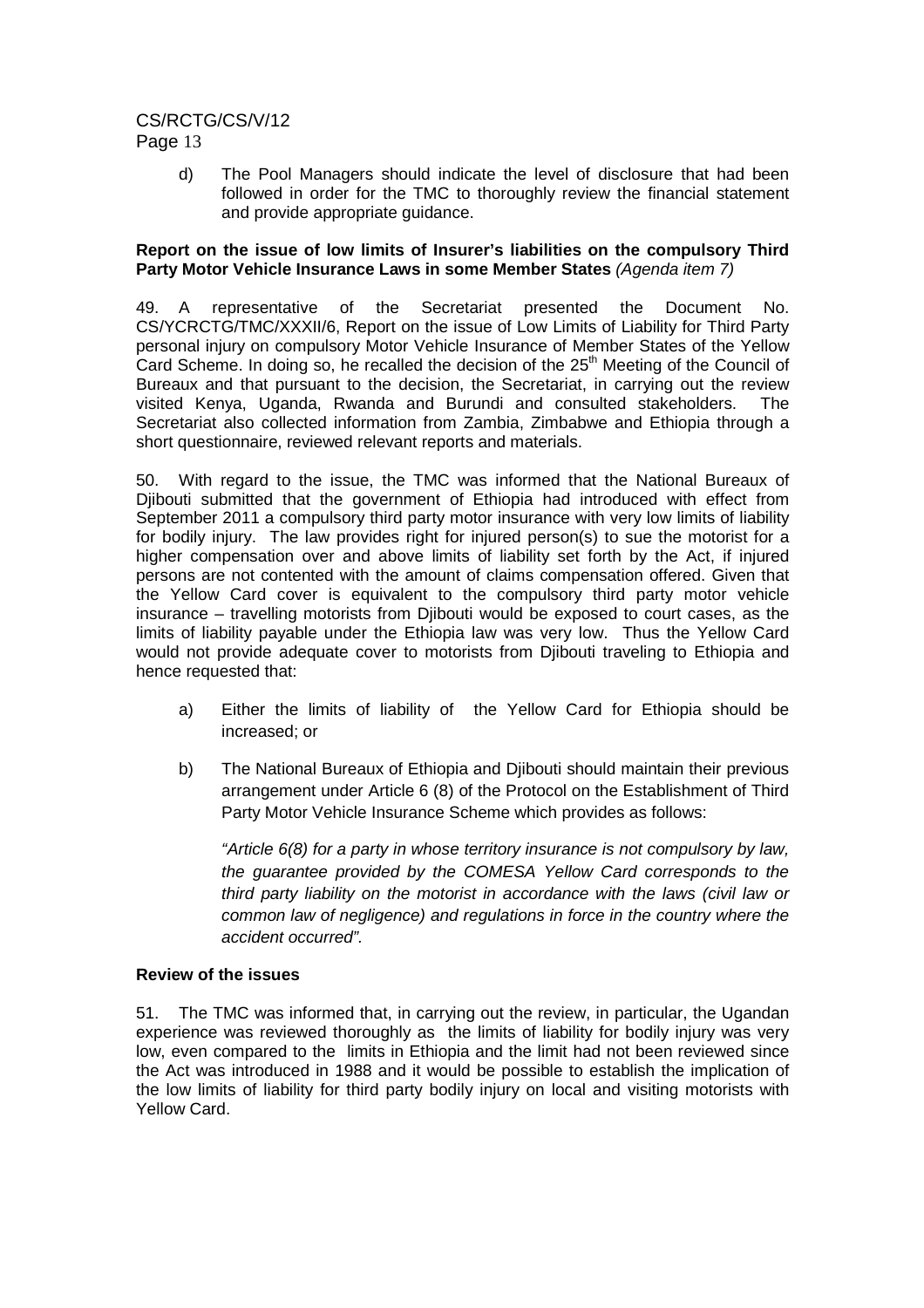- 52. On the findings of the review the TMC observed the following:
	- a) The Insurance Market in Uganda strongly believes that the limits of liability is low and should be revised;
	- b) Although the Ministry of Finance has the mandate to revise the limits of liability and premium rates, it has not done so since the introduction of the Act 1998, despite requests made by the insurance market;
	- c) The number of motor vehicles insured is low. Out of the estimated 400,000 vehicle in the country, only 50% have insurance cover;
	- d) The information collected from other Member States shows, that the number of vehicle insured vary from country to country and in some cases very low and many cases about 60% and in Ethiopia about 70%;
	- e) In Uganda the annual premium for Act cover is about Ush55,000, however, many motorists buy fake ACT cover for Ush20,000 or less; and
	- f) There was a perception that governments are not keen to review or increase the limits of liability in order to keep the premium payments low and encourage the high number of uninsured motorists to buy insurance cover.
	- g) Although Uganda has a very low limits of liability for personal injury, the measures adopted by the insurance market in addressing the issue was the same approach as used in many other Member States.

### **Claims**

a) Detailed claims information on the ACT cover was not readily available. However according to stakeholders' views, with the exception of Ethiopia, injured persons who took their claim cases to court demanding a high level of payment of compensation were reasonably low. The reasons cited include the following;

- i) Number of injured persons who take their cases to court demanding for a higher level of compensation are low because, it takes time and money and it was difficult to win a fault/negligence claims cases; and
- ii) Lack of awareness.

b) The insurance market in addressing the low limits of liability for personal injury, offers high limits of liability in return for additional premium payment. For example, in Uganda some insurance companies are offering the following higher limits of liability for personal bodily injury:

Any one person: Ush.2m. Ush.3m. Ush.4m. Ush.5m Any one event: Ush.20m. Ush.30m. Ush.40m, Ush50m.

c) The insurance market in Uganda, through its Insurers Association, has submitted a proposal to the Insurance Regulatory Authority of Uganda to standardize the higher limits of liability being offered by the market.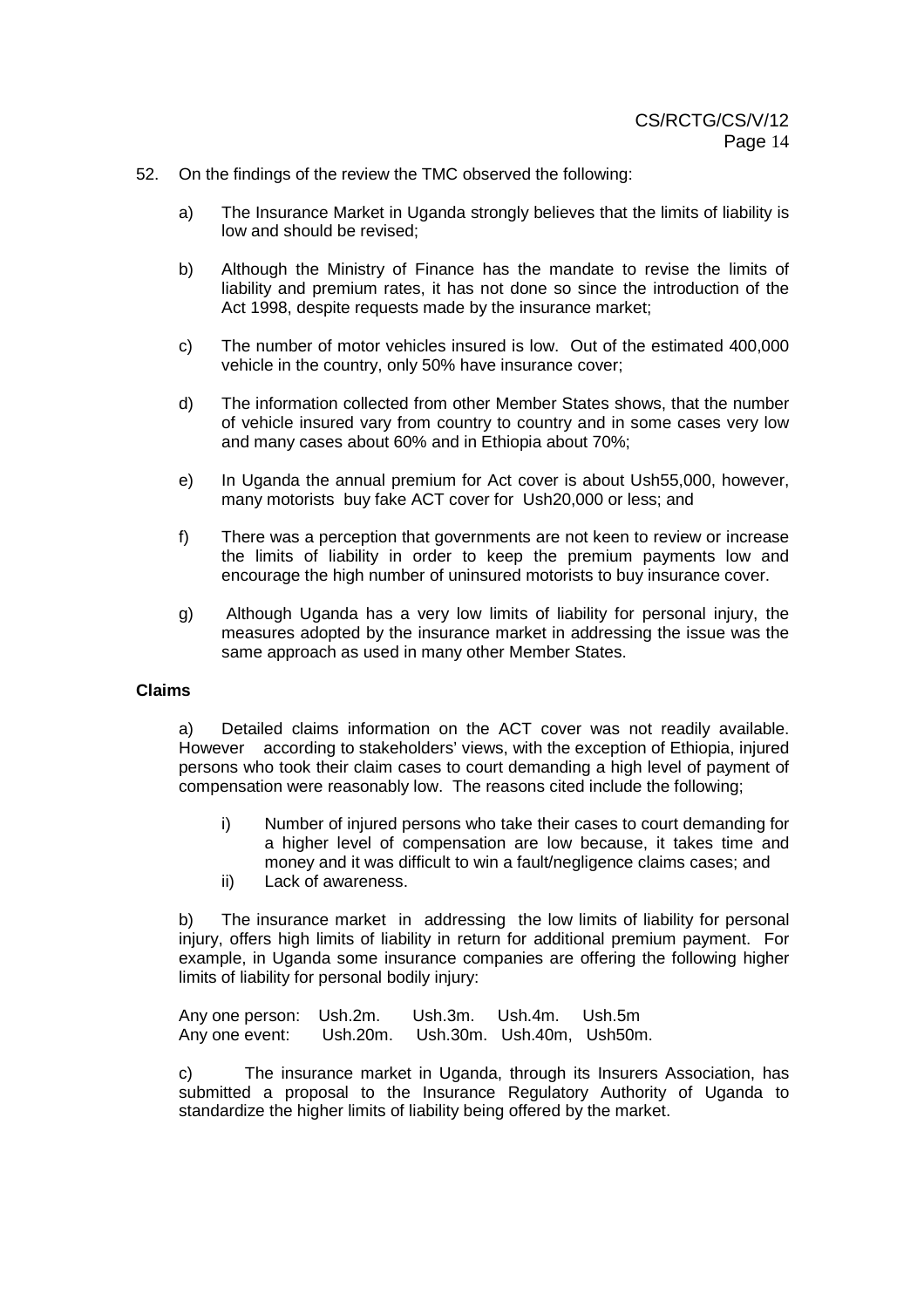### **The Djibouti –Ethiopia case**

53. Ethiopia implemented the compulsory motor vehicle insurance laws in September 2011 and:

- a) The number of vehicles insured is indicated to be about 70% of the estimated 400,000 vehicles, mostly in the capital city;
- b) The limits of liability is set to be low in order to make the premium economical/affordable and encourage motorists to buy compulsory insurance cover;
- c) Since Ethiopia has just introduced the compulsory third party motor vehicle insurance, the issue raised by the National Bureau of Djibouti was yet to be substantiated. How many injured persons covered under the Yellow Card scheme have taken their cases to court in order to obtain a higher limit of payment of compensation over and above the limits prescribed by Act?

### **The Yellow Card Experience**

- 54. The experience of the National Bureau of Ethiopia:
	- a) Ethiopia issued 24,383 card in 2010/11 to motorists mainly travelling to Djibouti (on average 600 Ethiopian trucks with Yellow Cards cross daily to Djibouti or vice versa);
	- b) Motorists from Ethiopia cause over 100 road traffic accidents annually. The National Bureau of Djibouti recorded over 100 claims in 2010/11.
- 55. The experience of the National Bureau of Djibouti:
	- a) Djibouti issued 603 cards in 2010/11 to motorists mainly travelling to Ethiopia; and
	- b) Ethiopia National Bureau recorded 7 claims in 2010/11 mainly accidents caused by a Djibouti motorists.

### **The extent of the issues of concern**

56. It was explained that given that the limit of liability of Eth Birr15,000(UD\$857) for any one person injured, particularly taking the experience of Djibouti where the minimum payment for fatal injury is \$10,000, it is indeed acceptable that the limit of liability is too low. However, with regard to the degree of the problem –taking into account 603 Yellow Cards issued by the National Bureau of Djibouti for motorists mainly travelling to Ethiopia and 7 claims or more recorded during the same period by the National Bureau of Ethiopia principally for accidents caused by motorist from Djibouti, it would be reasonable to conclude that the extent of the issue raised by the National Bureau of Djibouti is concerning 7 or more claims under the Yellow Card scheme.

57. It was underscored that concern of the low limits of liability was more serious for local motorists compared to the implications it would have on the few claims from visiting motorists under the Yellow Card. Because the Act cover would not provide adequate cover and protection, not only to visiting motorists but also to local motorists, which are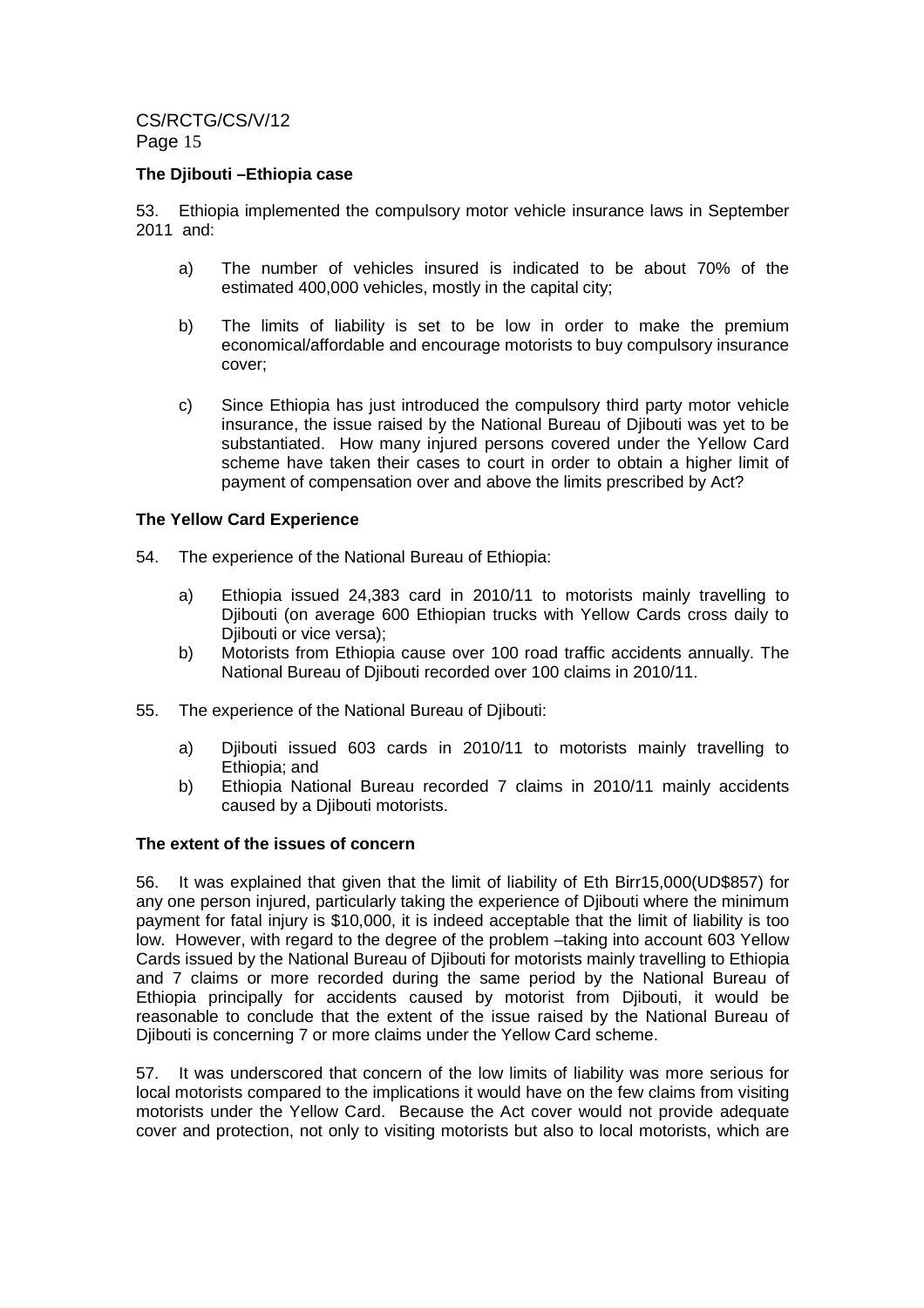estimated to be over 300,000 insured vehicle (70% of the 400,000 total estimated number of vehicles insured in the county).

58. On the actual experience of the compulsory third party motor vehicle insurance and Yellow Card scheme in the COMESA region, the siltation was summarized in the following pie chart:



- Blue: represents number of insured vehicles;
- Red: number of vehicles uninsured
- Yellow: vehicles with Yellow Cards

#### Note: As much as the low limits of liability for third party bodily injury is an issue, the high number of road accident injuries (fatal and non fatal) caused by uninsured motorists is an issue of serious concern.

59. With regard to the proposal that the National Breaux of Djibouti and Ethiopia should be allowed to continue with the previous arrangement of Article 6(8) of the Protocol. it was underlined that the provision applies only to Member States where insurance was not compulsory. The third party motor vehicle insurance was now compulsory in Ethiopia and the provision does not apply.

- 60. In the discussion that followed, the TMC made the following observations:
	- a) Motorists in Djibouti are provided with a cover with high limits of liability and would be difficult to force them to take a cover with low limits of liability when they are traveling to Ethiopia;
	- b) The Protocol states that "the scheme providing at least minimum guarantee as those required by the laws in force in the Member States" and hence it should be possible for the Yellow Card to provide higher limits;
	- c) The 7 claims recorded by the National Bureau of Ethiopia on behalf of Djibouti in 2011, as a basis for establishing the degree of the issues, was under estimation, as claims are expected to raise with the increase of traffic between the two countries;
	- d) Low limits of liability would lead to arrests of drivers and detention of vehicles, as the National Bureau of Ethiopia would not be able to give a guarantee for claims above the low limits of liabilities;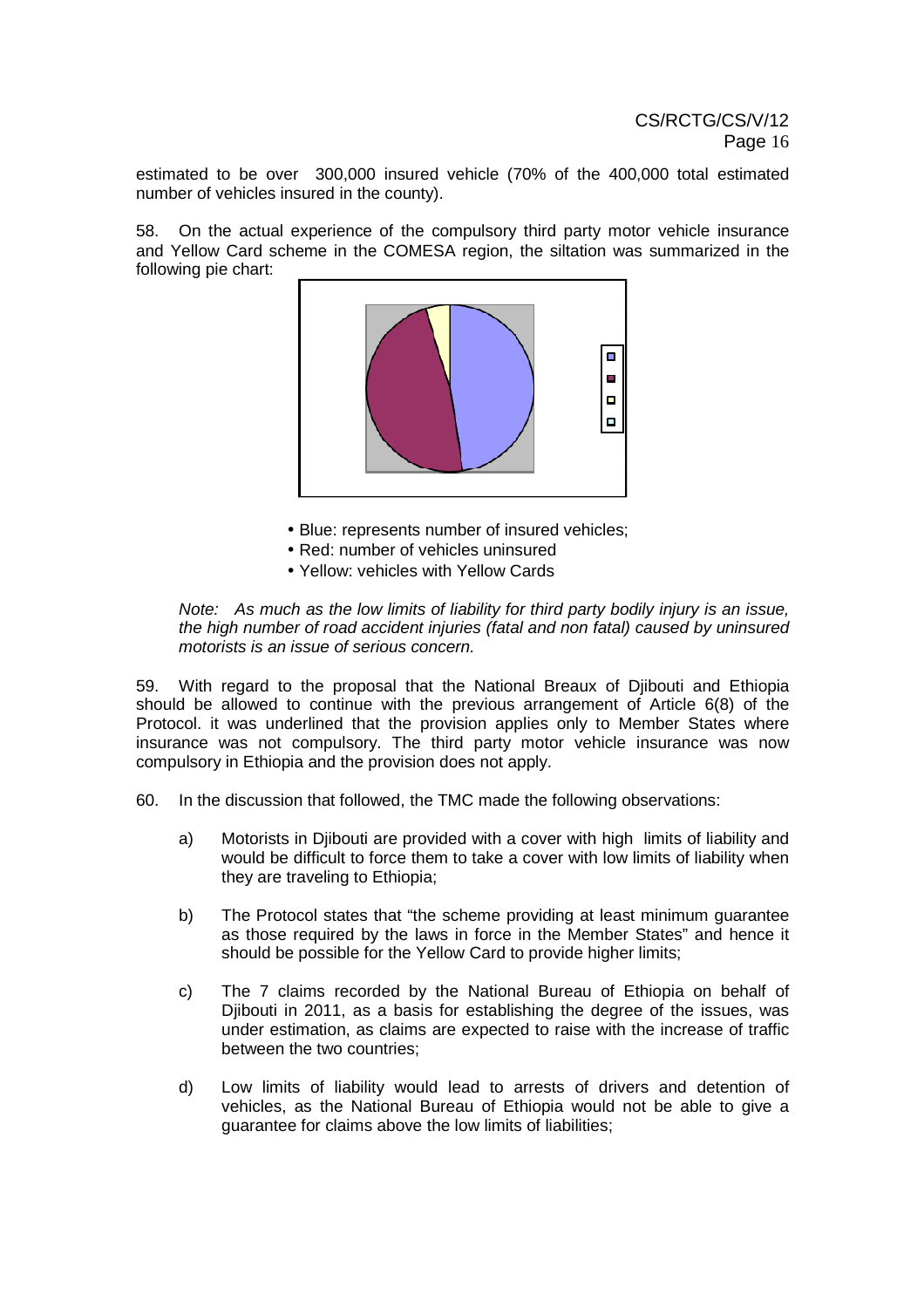- e) The objective of the Yellow Card Scheme was to facilitate transport and trade in the region and hence it should be reviewed from time to time to respond to stakeholders demands, changing circumstances and developments in the region; and
- f) the compulsory third party motor vehicle insurance laws in force in Member States have different limits, some minimum and others maximum and the implication of such variation on the Reinsurance Pool operations/arrangements and the interpretation of the Protocol should be studied.

# **Recommendations**

61. Taking into account the wide range of issues raised during the discussions and the limited scope of the paper presented, the TMC recommended as follows:

- a) A detailed and comprehensive study should be carried out by a consultant to consider the issues raised and provide solutions and the study should also involve all the neighboring countries to Ethiopia;
- b) The Secretariat should prepare a draft Terms of Reference (ToR) for the study and circulate to all National Bureaux to give their inputs;
- c) The Pool Manager should allocate US\$50,000 for conducting the study and transfer the funds to the COMESA Secretariat Yellow Card Account as soon as the procurement process for hiring the Consultant has been concluded; and
- d) On receipt of inputs from the National Bureaux on the ToR for the study, the Secretariat should recruit a consultant to carry out the study and submit the final report to the TMC for consideration.

### **Progress Report on measures adopted to address the issuance of forged Yellow Cards in Tanzania** (Agenda item 8)

62. A representative of the National Bureau of Tanzania, Ms Immaculate Jerome Morro, Principal Insurance Officer and Yellow Card Coordinator, gave a brief verbal presentation. In so doing, she informed the TMC that no progress was made in the implementation of the measures adopted to address the issue of forged Yellow Cards in Tanzania. She further informed the TMC that the issue of forgery is not limited to Yellow Cards only but also affects forgeries of Cover notes for the local compulsory third party motor vehicle insurance. In light of the above and in order to reduce costs, a Committee has been established, under the auspices of the Association of Tanzania Insurers (ATI) to handle the issues.

### **Recommendation**

63. The TMC recommended that the Secretariat should continue its engagement with the National Bureau, ATI and other stakeholders and submit a report on the progress made in addressing the issues to the next meeting of the TMC.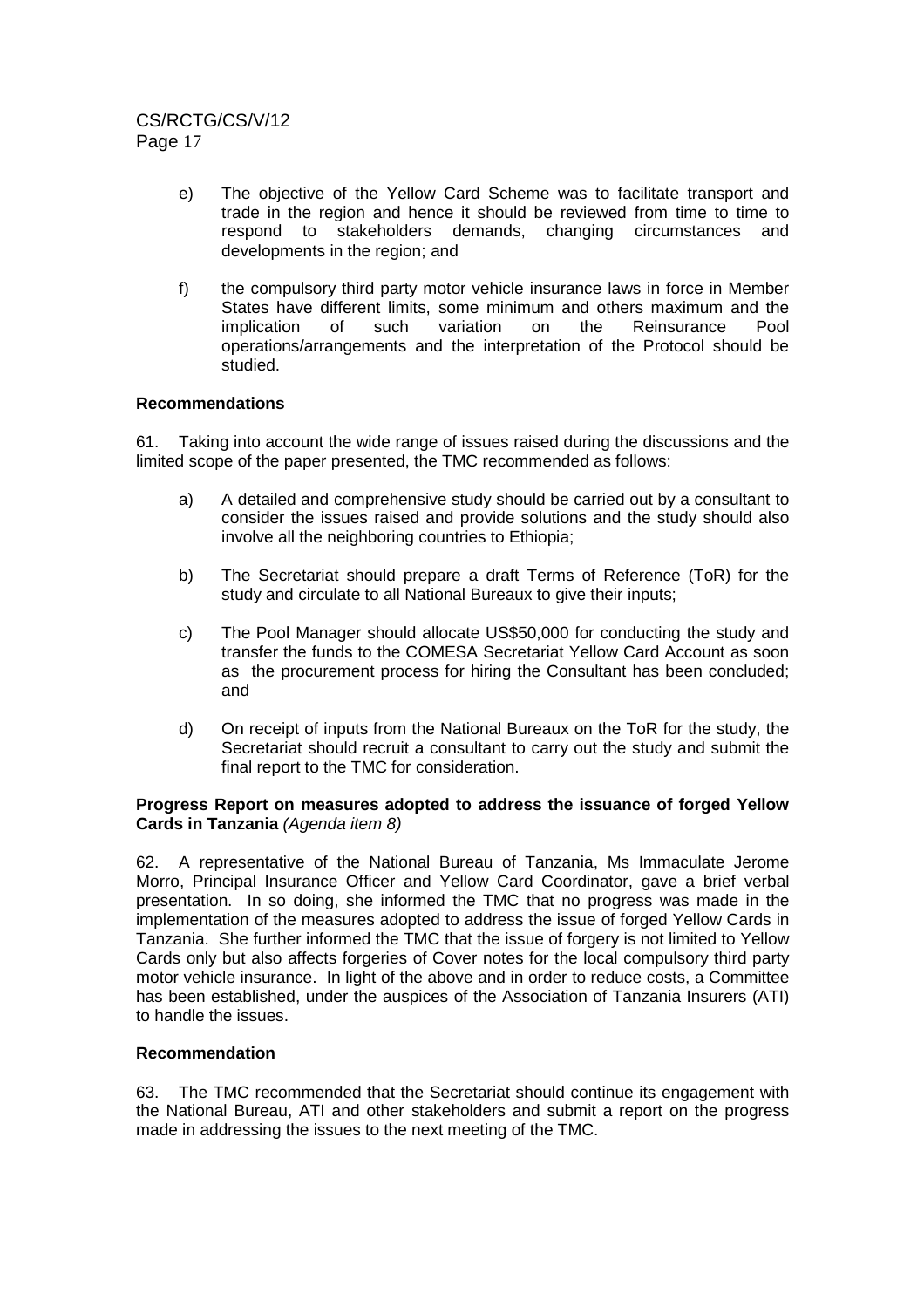### **Audited Annual Report and Accounts of the Council of Bureaux of the Yellow Card scheme for the Year Ended 30th June 2011** (Agenda item 9)

64. The Director of Budget and Finance from COMESA Secretariat presented the audited report and accounts for the Year ended 30<sup>th</sup> June 2011. In his presentation of the report, the Director provided highlights on the Income Statement, Cash flow Statement and the Balance Sheet among other items.

65. In the discussion that followed, the TMC was informed that it was a standard practice for the Council of Bureaux to receive and approve annual audited accounts. It would however be recalled that the annual audited accounts were not prepared and presented to the 25<sup>th</sup> Meeting of the Council of Bureaux and the Council of Bureaux mandated the 32<sup>nd</sup> Meeting of the TMC to consider and recommend the report to the 26<sup>th</sup> Meeting of the Council of Bureaux.

66. The TMC noted that the External Auditors, Messers Deloitte had given an unqualified opinion on the Financial Statements of the scheme.

### **Recommendation**

67. The TMC received the Audited Annual Report and Accounts of the Council of Bureaux of the Yellow Card scheme for the year ended  $30<sup>th</sup>$  June 2011, with satisfaction and approved the report.

### Date and Venue of the next TMC Meeting (Agenda item 10)

68. The National Bureau of DR Congo offered to host the 33<sup>rd</sup> Meeting of the TMC in Kinshasa. The Secretariat would consult with National Bureau of DR Congo and communicate to members the exact date and venue of the next TMC meeting.

# **Any Other Business** (Agenda Item 11)

69. Under this Agenda item, a representative from the National Bureau of Zimbabwe, recalled the report of the Secretariat on the severe manpower shortage that the Yellow Card office at the Secretariat had, and that the Administrative Secretary, Mrs. Brenda Chizyuka was unwell and would be traveling to India for medical treatment immediately after servicing this TMC meeting. He expressed sympathy to Mrs. Chizyuka and indicated that there was need for the Council of Bureaux to make contribution towards her medical treatment in addition to funds provided by the COMESA Secretariat

### **Recommendation**

70. The 32rd TMC recommended that a contribution of \$15,000 be provided to Mrs. Brenda Chizyuka, over and above the funds allocated by the COMESA Secretariat , towards her medical treatment from the Council of Bureaux Account , under reserve budged item, indicated by the Director of Finance and Budget , Mr. Dev Haman .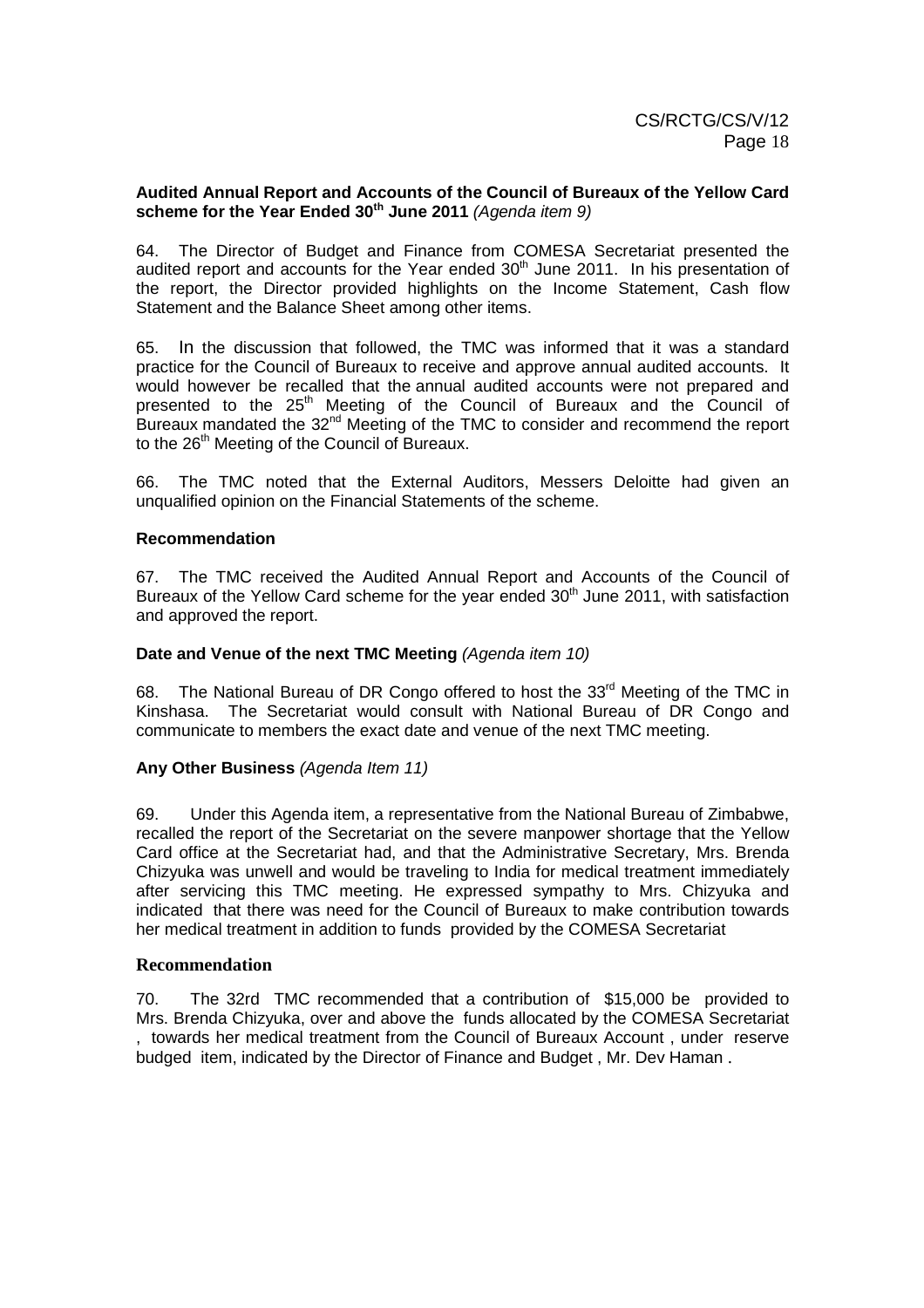### Adoption of the Report and Closure of the Meeting (Agenda item 12)

71. The meeting considered the draft report paragraph by paragraph and adopted the report after making some amendments.

72. At the closure of the meeting the delegate from Djibouti, Mr. David Boucher, Sales Manager, GXA Assurances thanked the Government and people of Tanzania for the warm hospitality extended to the delegates and thanked the National Insurance Corporation of Tanzania for hosting the meeting and for the excellent facilities offered to the meeting . Mr. Boucher praised the Chairperson for the able manner in which he had guided the deliberations of the meeting. Finally he thanked all the delegates for their contributions and the Secretariat, and all those behind the scenes who had contributed to the success of the meeting.

73. In closing the meeting, the Chairperson thanked all the delegates for their contributions and wished them safe journey back to their home countries.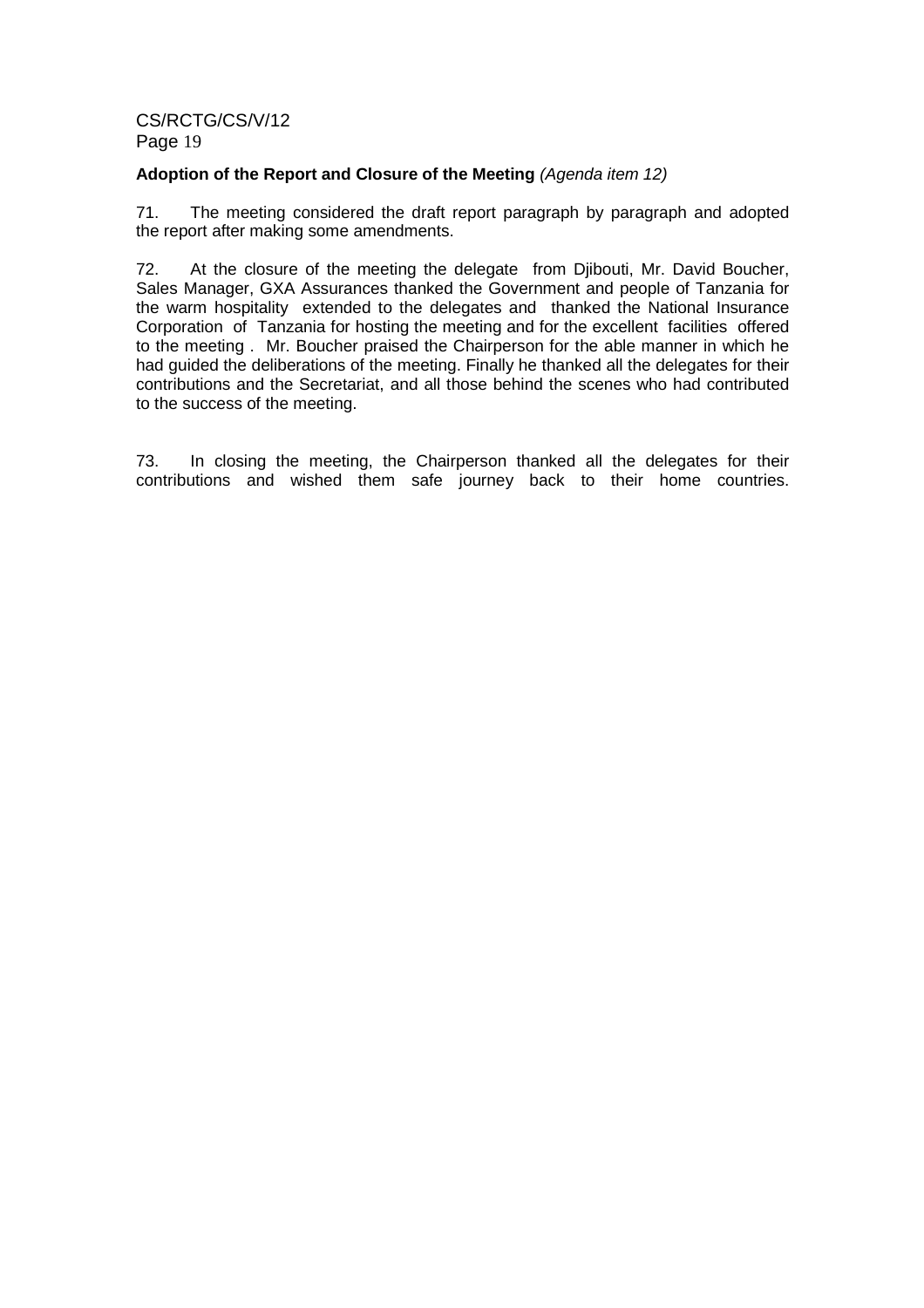Annex I

# **LIST OF PARTICIPANTS LISTE DE PARTICIPANTS**

### **DR CONGO**

Mr Bushiri Ramazani, Directeur de la Région Sud-Est/Sonas, Société Nationale d'Assurances, Tél 00243999932272, Email : bushirir@yahoo.fr.

M. Bola Ndjoli Freddy, Conseiller juridique, Société Nationale d'Assurances (SONAS), Tel: 243991722642, Email: freddy\_bola91@yahoo.fr

M. Nkieri Malembe Aimé, Directeur Chef d'Agence, Société Nationale d'Assurances (SONAS), Av. de Equateur no. 235 (Ref City market), Kinshasa Gombe, Tel: 243 999941159/243 812936274, Email: aimenkieri@yahoo.fr

M. Kapepula Kamwena, Directeur, Société Nationale d'Assurances (SONAS), BP Tel: 243 999941165/243 816832143 Email: Kapepulah@yahoo.fr

### **ETHIOPIA**

Mr Debebe Tamene, Director, Motor Insurance & Cross Border Relations Directorate, Ethiopian Insurance Corporation, PO Box 2545, Addis Ababa, Ethiopia; Tel: 251 922083740/ 251 115153396, Fax: 251 115517555; E-mail:comesaycard@ethionet.et/ debebetamene@yahoo.com.

### **KENYA**

Mr Charles Etemesi, Manager Local Business Division, Kenya Re, PO Box 30071, Nairobi; Tel: 254 20 2240188; E-mail: etemesi@kenyare.co.ke.

### **RWANDA**

Mr Eliphaz Gasasira, Motor Underwriting Manager, Société Nouvelle d'Assurances du Rwanda (SONARWA), BP 1035, Kigali, Tel; 250788571571, 0722771571, 250 592187/572101-03, Fax: 250 0252 572052, Email: sonarwa@rwanda1.com; gaseliphaz1@yahoo.com

### **TANZANIA**

Lazaro Bangilana, Manager, National Insurance Corporation of (T), P.O.BOX: 9264, DARES SALAAM, Tél: 255 783-759970/ 255222113403, Email: lazaro.bangilana@yahoo.com

Mrs Immaculate Jerome Morro, National Insurance Corporation of (T), P.O.BOX: 9264, DARES SALAAM, Tél: 255 784-405511/ 255222113403, Email: immaculate.morro@nictanzania.co.tz.

Lucy B. Sosoma, Insurance Officer, National Insurance Corporation of (T), P.O.BOX: 9264, DARES SALAAM, Tél 255 784-107084/255222113403, Email: lucy.boniphace@yahoo.com